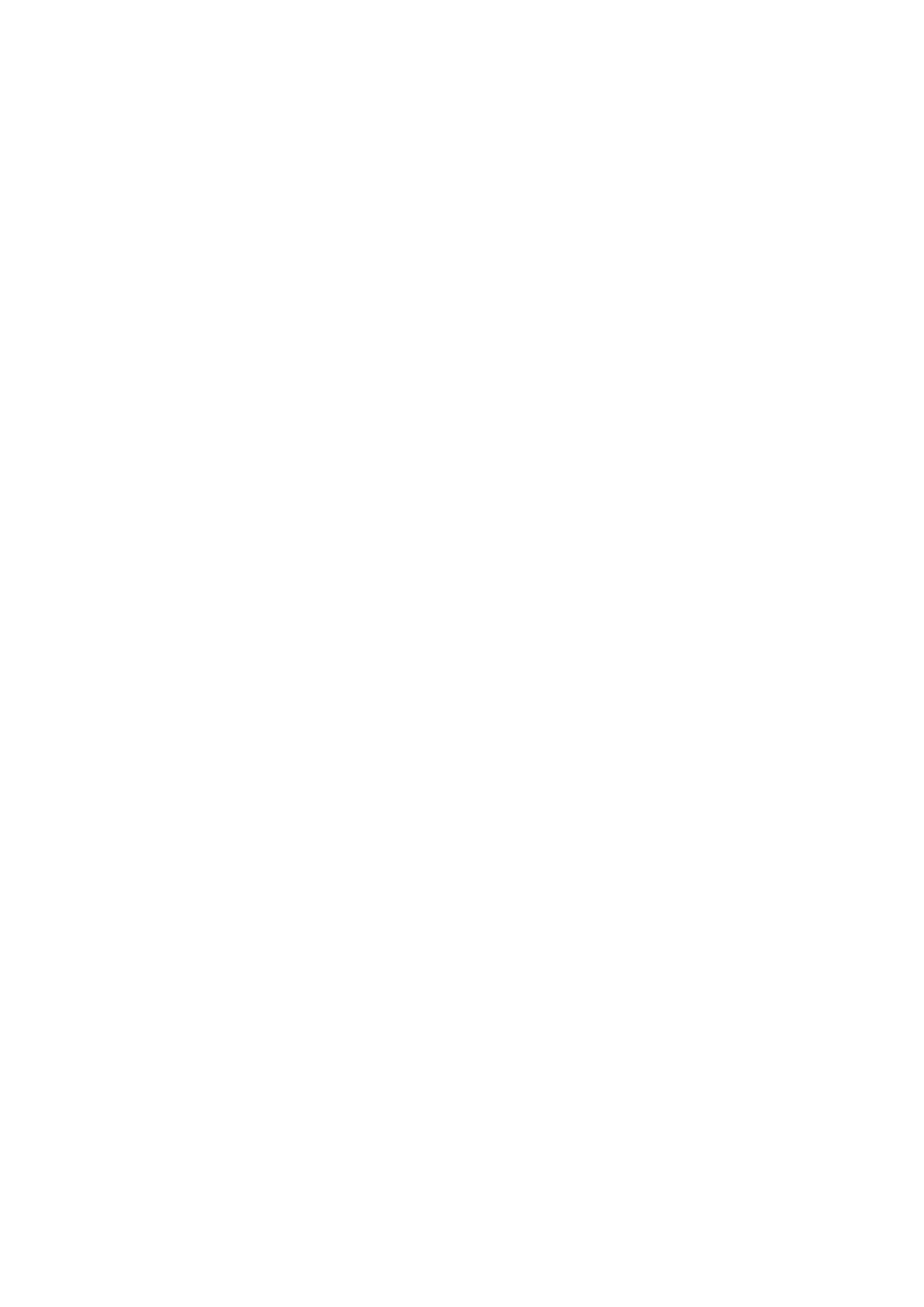# **CONTENTS**

| 3  |
|----|
| 4  |
| 5  |
| 8  |
| 10 |
| 14 |
| 15 |
| 17 |
| 20 |
| 21 |
| 22 |
| 24 |
| 25 |
| 27 |
| 28 |
| 29 |
| 37 |
|    |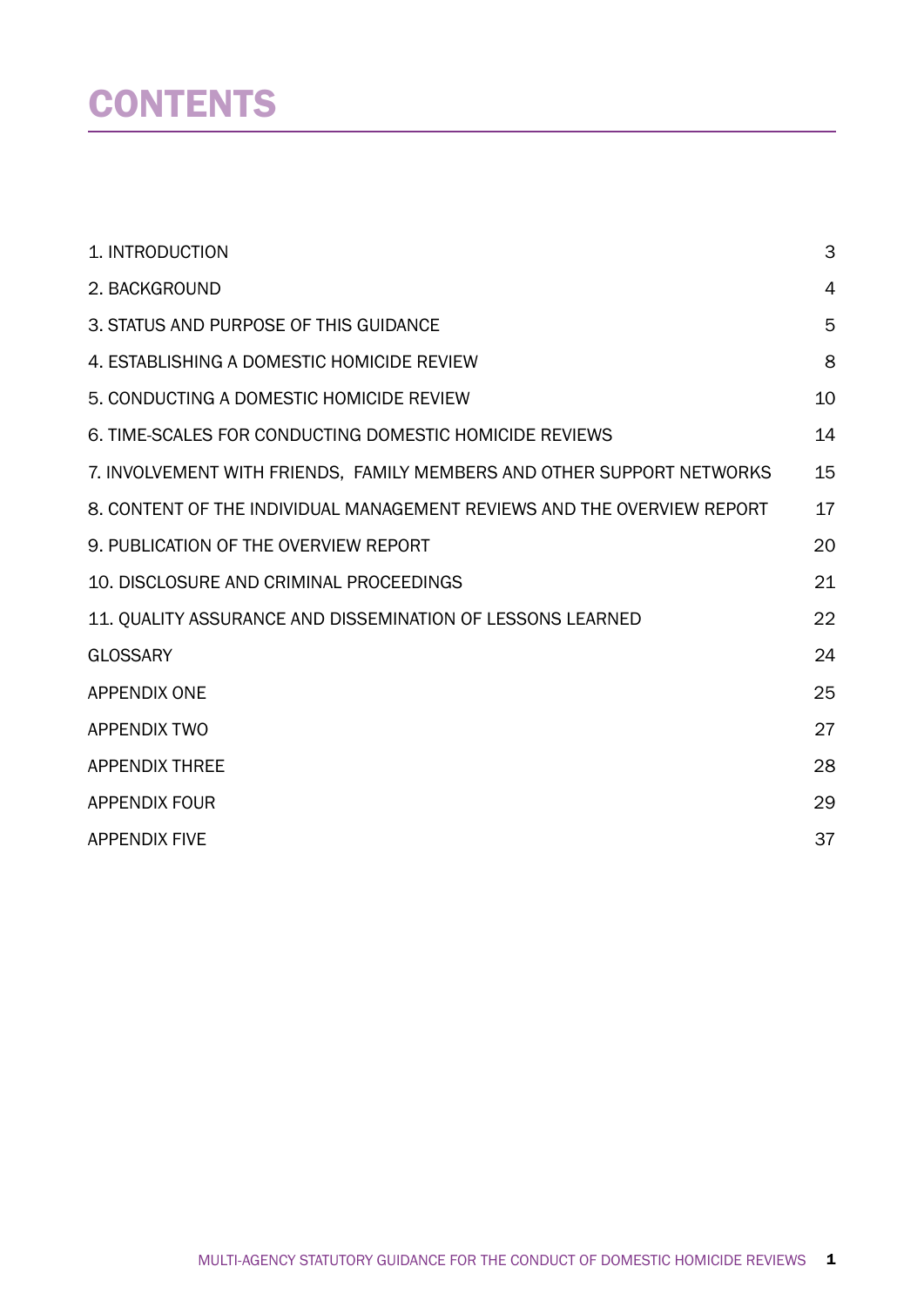MULTI-AGENCY STATUTORY GUIDANCE FOR THE CONDUCT OF DOMESTIC HOMICIDE REVIEWS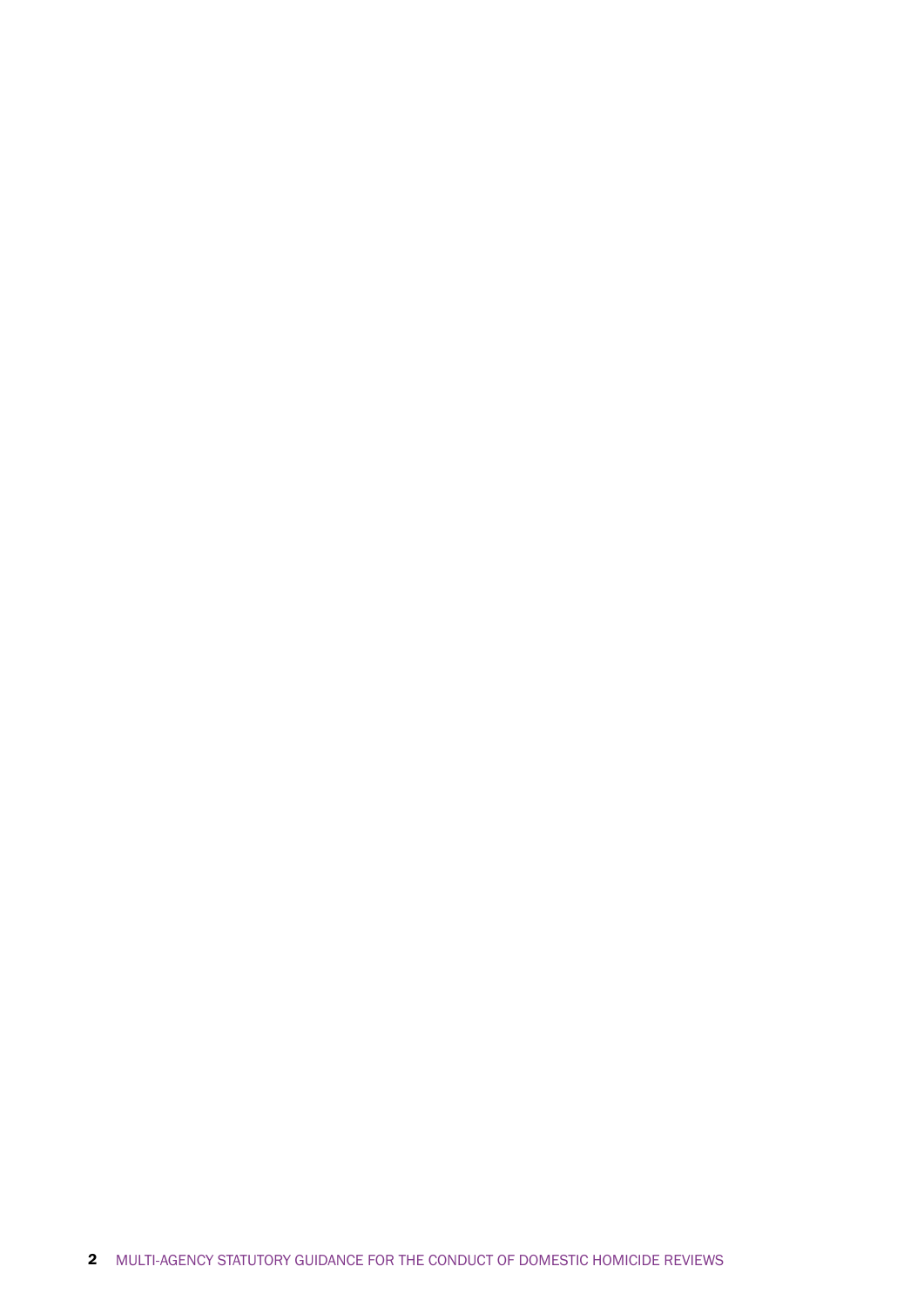# <span id="page-4-0"></span>1. INTRODUCTION

- 1.1 The Government's current approach to tackling violence against women and girls including domestic violence is set out in the strategic narrative *Call to End Violence Against Women and Girls*  (published on 25th November 2010) and the supporting Action Plan (published on 8th March 2011<sup>1</sup>). Preventing violence from happening in the first place is at the heart of this approach.
- 1.2 As part of the supporting Action Plan, the Government committed to the following action:
	- Implement section 9 of the Domestic Violence, Crime and Victims Act (2004), putting in place statutory domestic violence homicide reviews.
- 1.3 Domestic Homicide Reviews (DHRs) were established on a statutory basis under section 9 of the Domestic Violence, Crime and Victims Act (2004). This provision came into force on 13th April 2011.

<sup>1</sup> Both documents are available download at www.homeoffice.gov.uk/vawg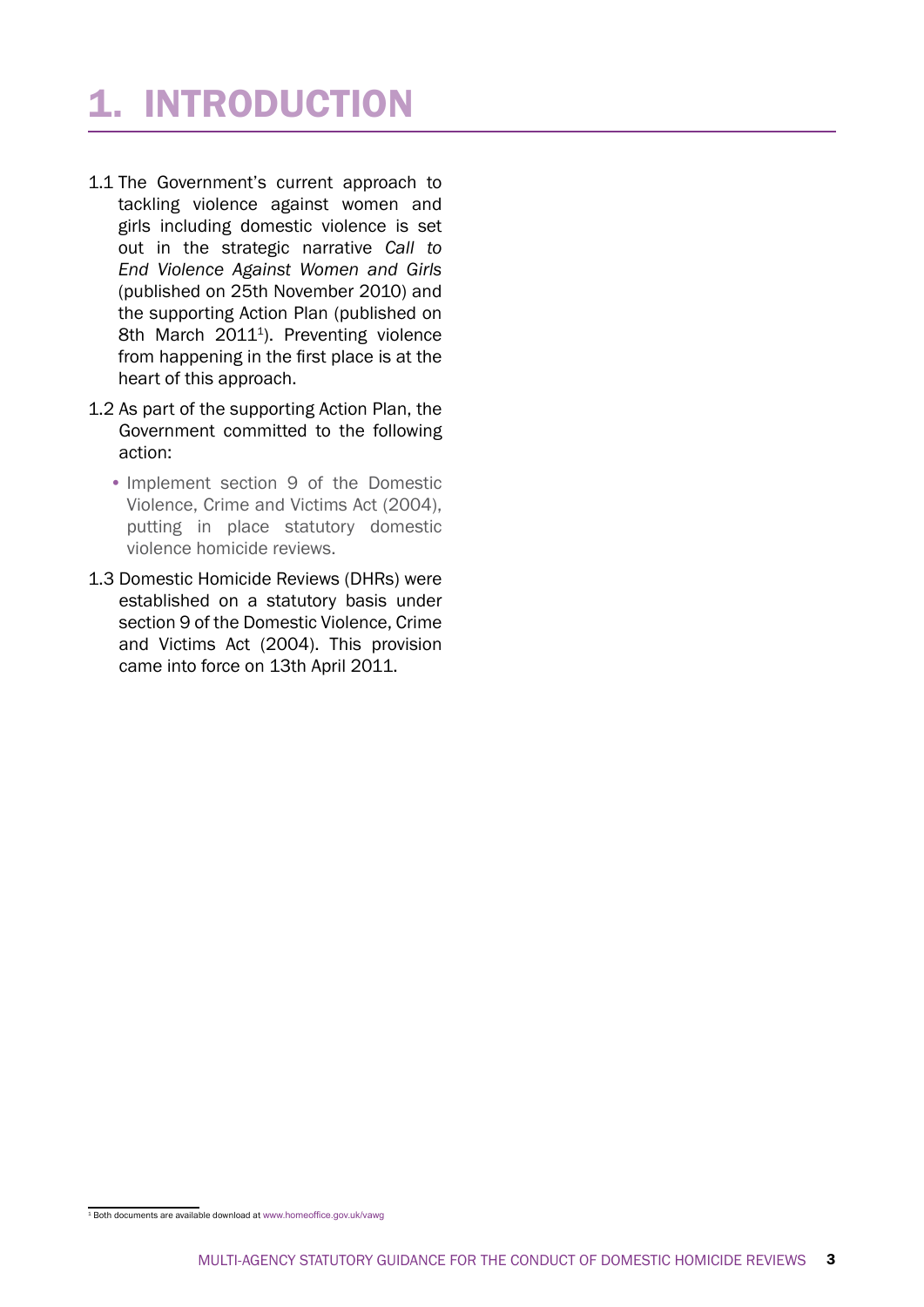# <span id="page-5-0"></span>2. BACKGROUND

- 2.1 Domestic violence includes physical violence, psychological, sexual, financial and emotional abuse involving partners, ex-partners, other relatives or household members. In 2009/102, domestic violence accounted for 14% of all violent incidents and affects both men and women.
- 2.2 Domestic violence is frequently repeated by the perpetrator and the violence can escalate over time. A domestic violence incident which results in the death of the victim is often not a first attack and is likely to have been preceded by psychological and emotional abuse. Many people and agencies may have known of these attacks – neighbours, for example, may have heard violence, a GP may have examined injuries, housing organisations may have been called repeatedly for repairs to homes, the police may have been called, there may have been previous prosecutions, or injunctions, and so on. This can sometimes make serious injury and homicide in domestic violence cases preventable with early intervention. Therefore, it follows that local agencies should have adequate policies and procedures in place to instruct agency staff on how to intervene in domestic violence cases. There should also be an emphasis on the need for specialist support for victims and their children as well as services for families, friends and others who may be affected by the homicide.
- 2.3 In June 2003, Safety and Justice: The previous Government's Proposals on Domestic Violence was published for consultation. The consultation ended in September 2003 and informed the development of the Domestic Violence, Crime and Victims Act, which received Royal Assent in November 2004.

<sup>2</sup> Edited by: Flatley J, Kershaw C, Smith K, Chaplin R and Moon D (2010) Crime in England and Wales 2009/10: Findings from the British Crime Survey and police recorded crime. London: Home office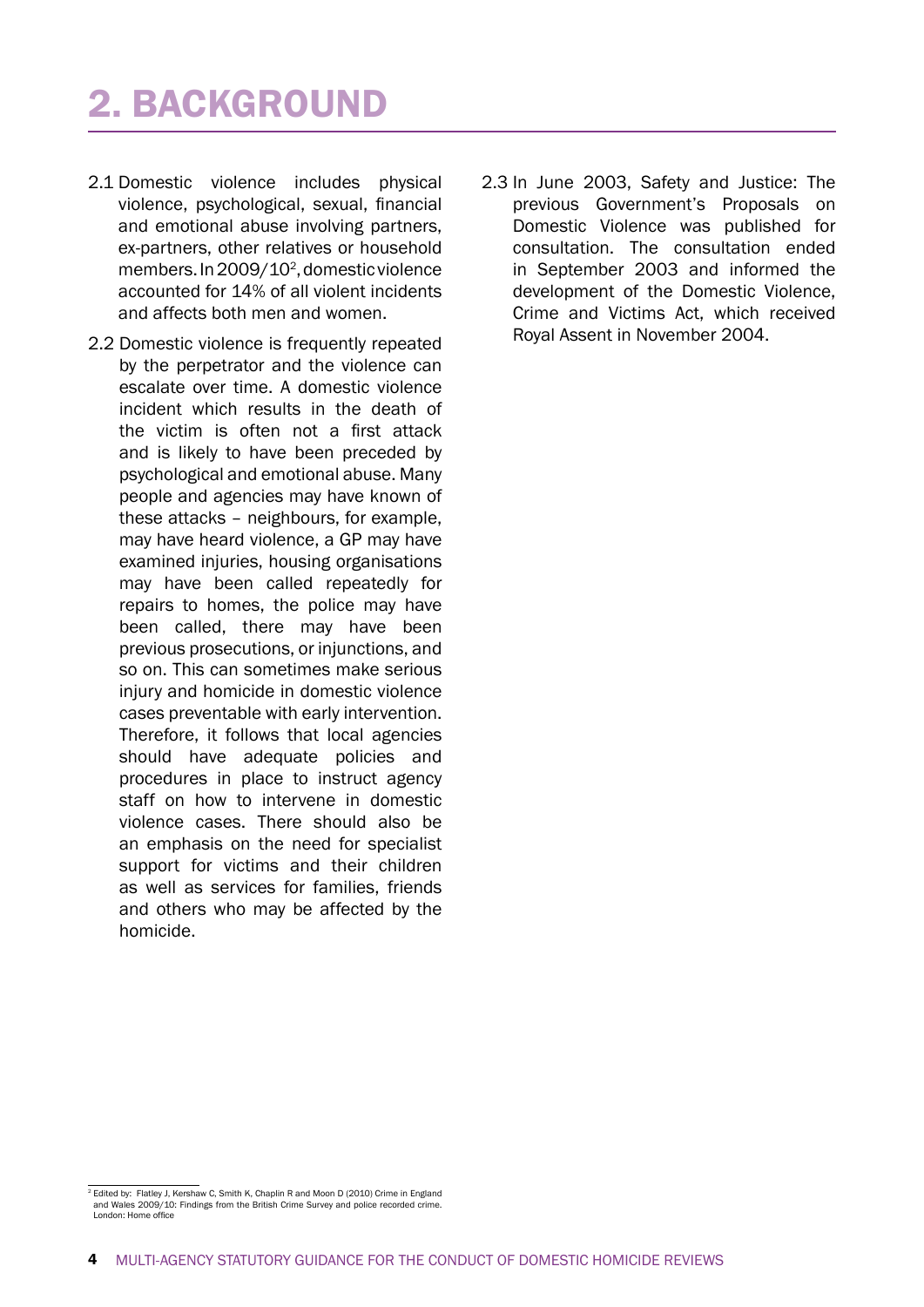# <span id="page-6-0"></span>3. STATUS AND PURPOSE OF THIS GUIDANCE

# The status of this document as **STATUTORY GUIDANCE**

3.1 This guidance is issued as statutory guidance under section 9(3) of the Domestic Violence, Crime and Victims Act (2004). The act states:

(1) In this section "domestic homicide review" means a review of the circumstances in which the death of a person aged 16 or over has, or appears to have, resulted from violence, abuse or neglect by—

- (a) a person to whom he was related or with whom he was or had been in an intimate personal relationship, or
- (b) a member of the same household as himself, held with a view to identifying the lessons to be learnt from the death.

(2) The Secretary of State may in a particular case direct a specified person or body within subsection (4) to establish, or to participate in, a domestic homicide review.

(3) It is the duty of any person or body within subsection (4) establishing or participating in a domestic homicide review (whether or not held pursuant to a direction under subsection (2)) to have regard to any guidance issued by the Secretary of State as to the establishment and conduct of such reviews.

(4) The persons and bodies within this subsection are—

- (a) in relation to England and Wales—
- chief officers of police for police areas in England and Wales;
- local authorities:
- Strategic Health Authorities<sup>3</sup> established under [section 13 of the National Health Service Act 2006];
- Primary Care Trusts<sup>4</sup> established under [section 18] of that Act.
- Providers of probation services<sup>5</sup>:
- Local Health Boards established under [section 11 of the National Health Service (Wales) Act 2006];
- NHS trusts established under [section] 25 of the National Health Service Act 2006 or section 18 of the National Health Service (Wales) Act 2006];

(b) in relation to Northern Ireland—

- the Chief Constable of the Police Service of Northern Ireland;
- the Probation Board for Northern Ireland;
- Health and Social Services Boards established under Article 16 of the Health and Personal Social Services (Northern Ireland) Order 1972 (SI 1972/1265 (NI 14));
- Health and Social Services trusts established under Article 10 of the Health and Personal Social Services (Northern Ireland) Order 1991 (SI 1991/194 (NI  $(1)$ ).

(5) In subsection (4)(a) "local authority" means—

> (a) in relation to England, the council of a district, county or London borough, the Common Council of the City of London and the Council of the Isles of Scilly;

> (b) in relation to Wales, the council of a county or county borough.

(6) The Secretary of State may by order amend subsection (4) or (5).

3.2 As statutory guidance issued under section 9(3) of the Act, a person establishing or participating in a domestic homicide review (whether or not held pursuant to a direction under subsection (2)) must have regard to such guidance. This means that those persons involved in the establishment or participation of a DHR

<sup>3 &</sup>amp; 4 Subject to Parliamentary approval of the Health and Social Care Bill 2011, PCTs and SHAs will be replaced by the NHS Commissioning Board and Commissioning Consortia as bodies under section 9(3)(4) of the Domestic Violence, Crime and Victims act 2004;

<sup>5</sup> A provider of probation services in accordance with arrangements made under section 3 of the Offender Management Act 2007 (c.21)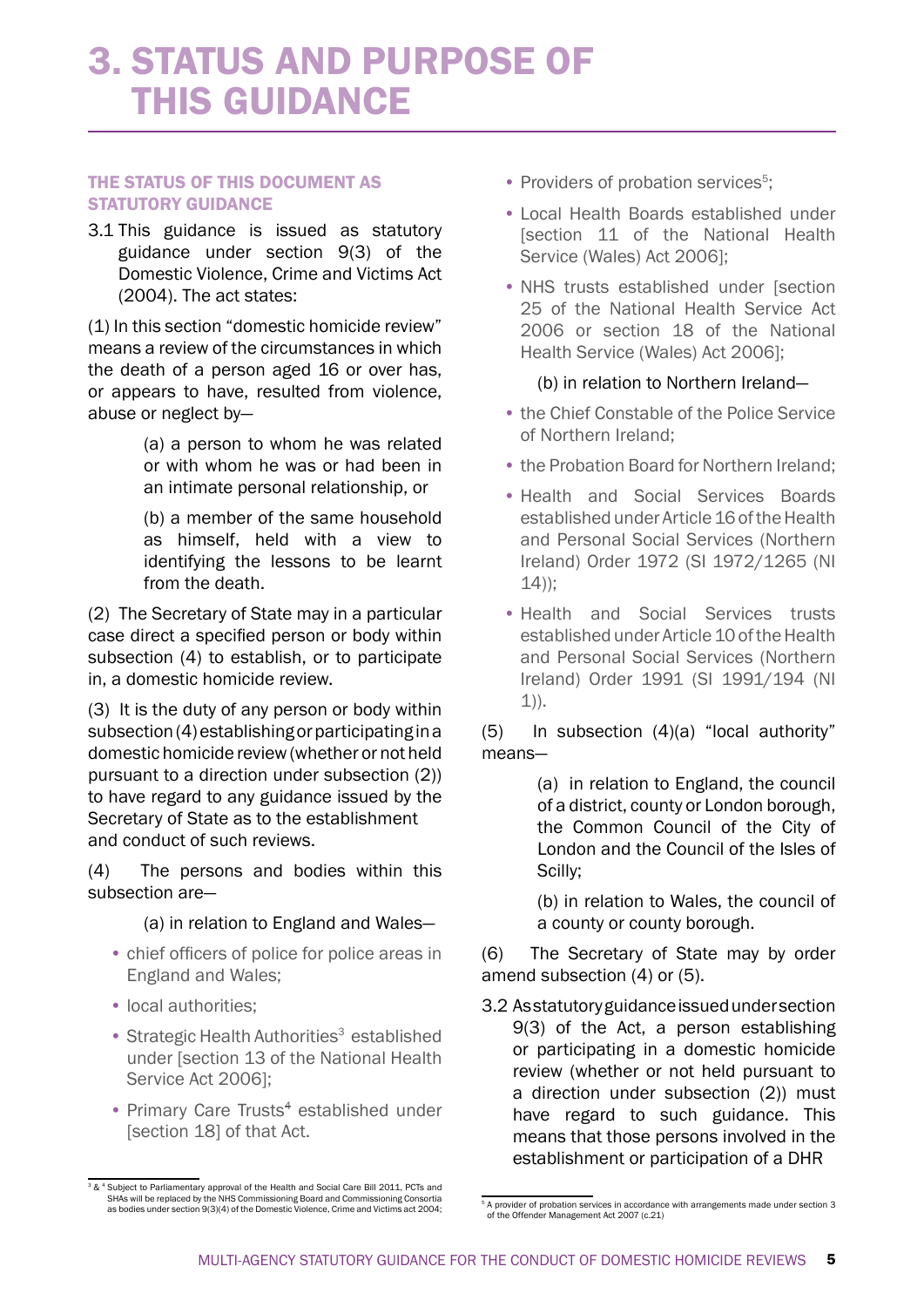must take the guidance into account and, if they decide to depart from it, have clear reasons for doing so.

#### The purpose of a Domestic Homicide Review

#### 3.3 The purpose of a DHR is to:

- Establish what lessons are to be learned from the domestic homicide regarding the way in which local professionals and organisations work individually and together to safeguard victims;
- Identify clearly what those lessons are both within and between agencies, how and within what timescales they will be acted on, and what is expected to change as a result;
- Apply these lessons to service responses including changes to policies and procedures as appropriate; and
- Prevent domestic violence homicide and improve service responses for all domestic violence victims and their children through improved intra and inter-agency working.
- 3.4 DHRs are not inquiries into how the victim died or into who is culpable; that is a matter for Coroners and criminal courts, respectively, to determine as appropriate.
- 3.5 DHRs are not specifically part of any disciplinary enquiry or process. Where information emerges in the course of a DHR indicating that disciplinary action should be initiated, the established agency disciplinary procedures should be undertaken separately to the DHR process. Alternatively, some DHRs may be conducted concurrently with (but separate to) disciplinary action.
- 3.6 The rationale for the review process is to ensure agencies are responding appropriately to victims of domestic violence by offering and putting in place appropriate support mechanisms, procedures, resources and interventions

with an aim to avoid future incidents of domestic homicide and violence.

3.7 The review will also assess whether agencies have sufficient and robust procedures and protocols in place, which were understood and adhered to by their staff.

#### **DEFINITIONS**

3.8 Domestic homicide review means a review of the circumstances in which the death of a person aged 16 or over has, or appears to have, resulted from violence, abuse or neglect by—

> (a) a person to whom he was related or with whom he was or had been in an intimate personal relationship, or

> (b) a member of the same household as himself,

held with a view to identifying the lessons to be learnt from the death.

- 3.9 It should be noted that an 'intimate personal relationship' includes relationships between adults who are or have been intimate partners or family members, regardless of gender or sexuality.
- 3.10 So called 'Honour'-Based Violence, "honour crimes" and "honour killings" embrace a variety of crimes of violence (mainly but not exclusively against women), including assault, imprisonment and murder where the person is being punished by their family or their community. They are being punished for actually, or allegedly, undermining what the family or community believes to be the correct code of behaviour. In transgressing against this code of behaviour, the person shows that they have not been properly controlled to conform by their family and this is to the "shame" or "dishonour" of the family.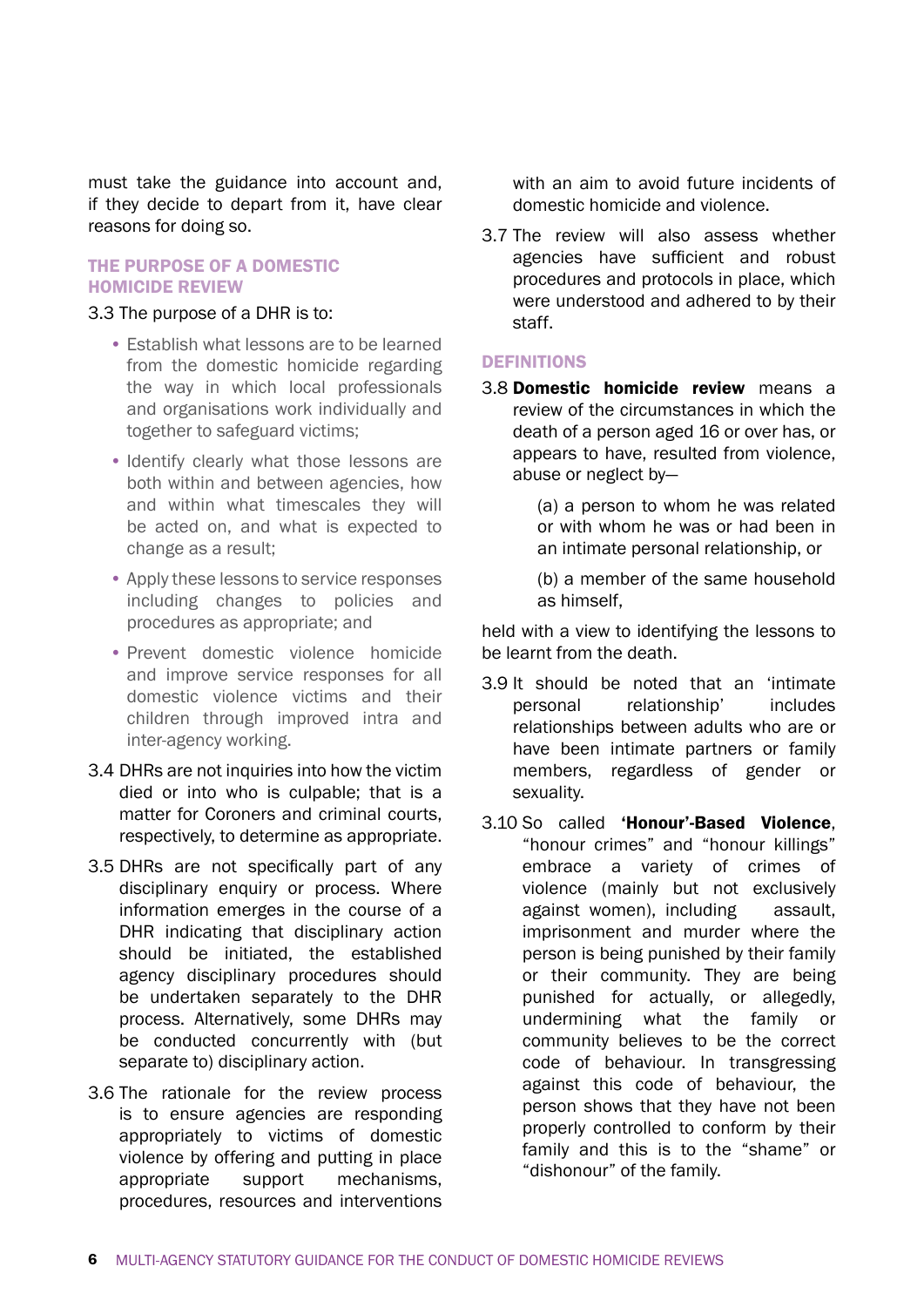3.11 A member of the same household is defined in section 5 (4) of the Domestic Violence, Crime and Victims Act [2004] as:

> (a) a person is to be regarded as a "member" of a particular household, even if he does not live in that household, if he visits it so often and for such periods of time that it is reasonable to regard him as a member of it;

> (b) where a victim (V) lived in different households at different times, "the same household as V" refers to the household in which V was living at the time of the act that caused V's death.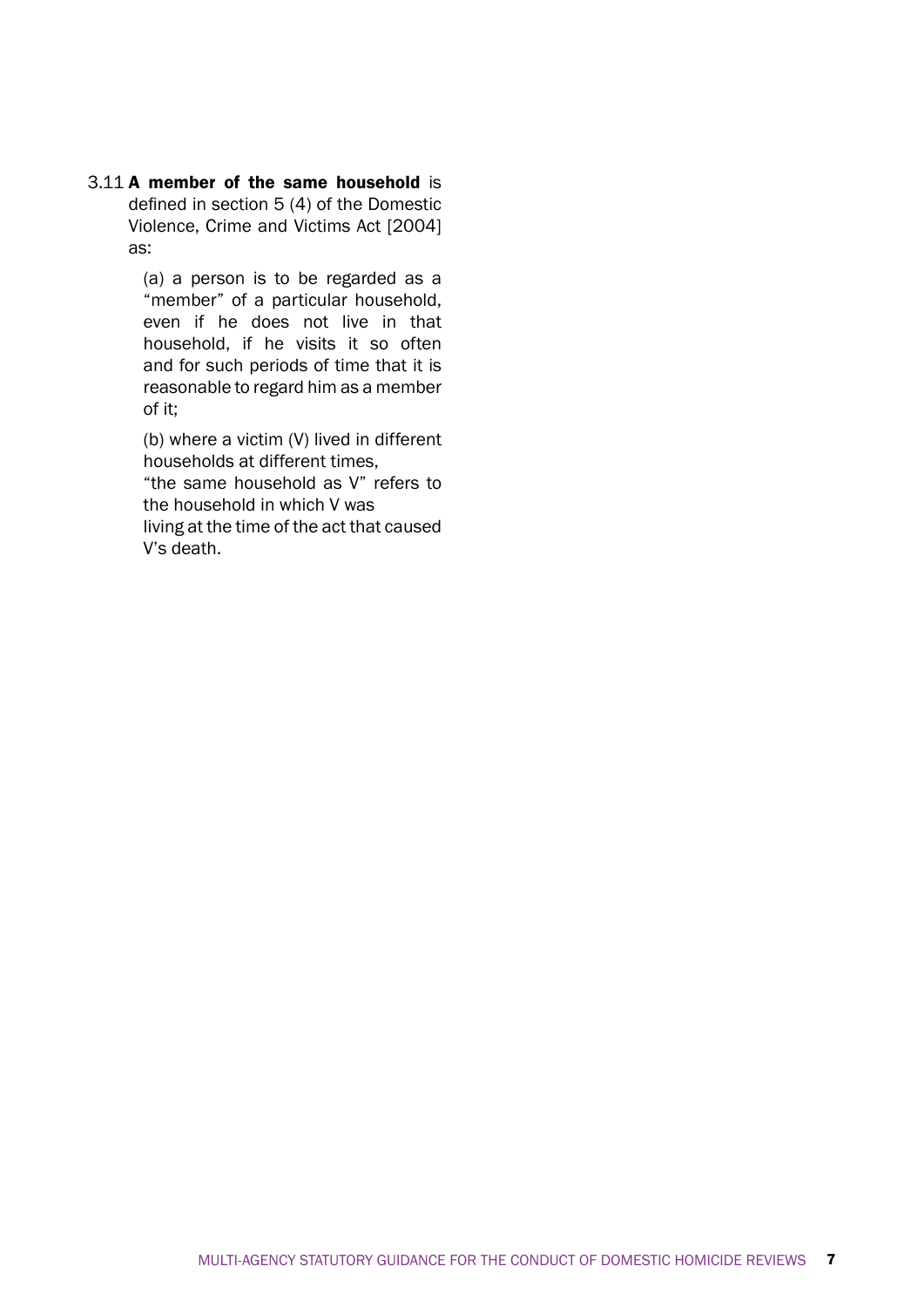# <span id="page-9-0"></span>4. Establishing a domestic homicide review

### Community Safety Partnerships

- 4.1 When a domestic homicide occurs, the relevant police force should inform the relevant Community Safety Partnership (CSP) in writing of the incident. Overall responsibility for establishing a review should rest with the local CSP. CSPs are ideally placed to initiate a DHR and Review Panel due to their multi-agency design and locations across England and Wales.
- 4.2 Where partner agencies of more than one Local Authority area have known about or had contact with the victim, the CSP of the Local Authority area in which the victim was normally resident should take lead responsibility for conducting any review. If there was no established address prior to the incident, lead responsibility will relate to the area where the victim was last known to have frequented as a first option and then considered on a case by case basis.
- 4.3 Any professional or agency may refer such a homicide to the CSP in writing if it is believed that there are important lessons for inter-agency working to be learned.
- 4.4 The chair of the CSP holds responsibility for establishing whether a homicide is to be subject of a DHR by applying the definition set out in paragraph 3.8. This decision should be taken in consultation with local partners with an understanding of the dynamics of domestic violence. This will assist in identifying those best placed to sit on the Review Panel for that particular homicide. This may also establish the existence of any other ongoing reviews, such as a child or adult Serious Case Review (SCR) or Mental Health Investigation (MHI), which will need to be considered as part of the decision to undertake a DHR.
- 4.5 It should be noted that when victims of domestic homicide are aged between 16 and 18, a child SCR should take precedent over a DHR. However, it is vital that any elements of domestic violence relating to the homicide are addressed fully and the review includes representatives with a thorough understanding of domestic violence.
- 4.6 Confirmation of a decision to review, as well as a decision not to review a homicide, should be sent in writing to the Home Office DHR enquiries inbox ([DHRENQUIRIES@homeoffice.gsi.gov.](mailto:DHRENQUIRIES@homeoffice.gsi.gov.uk) [uk\)](mailto:DHRENQUIRIES@homeoffice.gsi.gov.uk).
- 4.7 As stated at section 9(2) of the Act, the Secretary of State may in a particular homicide direct a specified person or body within subsection (4) to establish, or to participate in, a domestic homicide review. Such a direction is likely to be made where a person or body has declined involvement in a DHR. In such circumstances, the Quality Assurance Group6 will liaise with the relevant person or body and ensure action is taken as directed.

### Circumstances of Particular Concern

- 4.8 The following factors are just some examples of the types of situations preceding homicide which will be of interest to review teams when conducting a DHR:
	- There was evidence of a risk of serious harm to the victim that was not recognised or identified by the agencies in contact with the victim and/or the perpetrator, it was not shared with others and/or it was not acted upon in accordance with their recognised best professional practice.
	- Any of the agencies or professionals involved consider that their concerns were not taken sufficiently seriously or

<sup>6</sup> An expert group made up of statutory and voluntary agencies and managed by the Home Office. Further information can be found at section 11.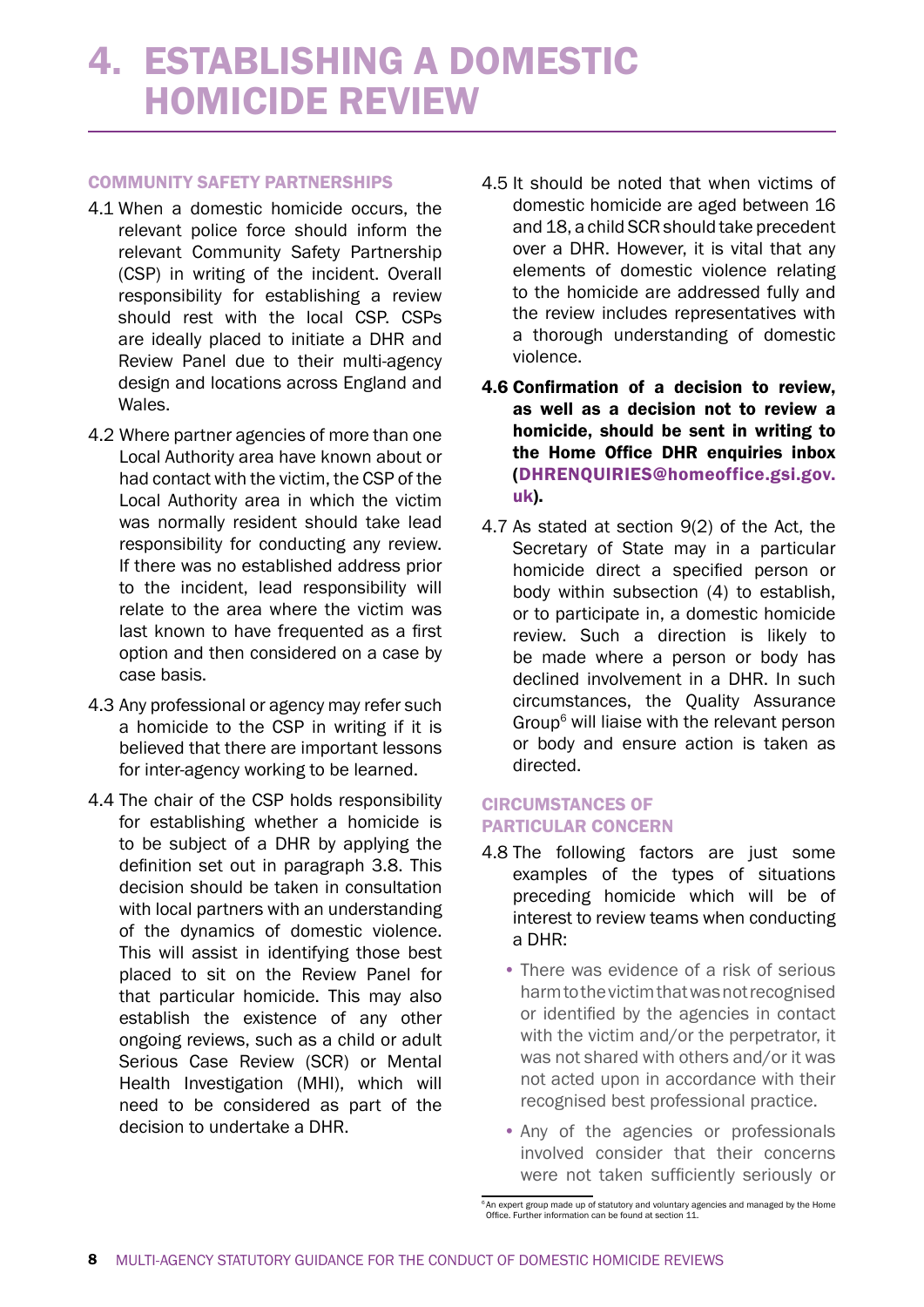not acted on appropriately by the other parties involved.

- The homicide indicates that there have been failings in one or more aspects of the local operation of formal domestic violence procedures or other procedures for safeguarding adults, including homicides where it is believed that there was no contact with any agency.
- The victim was being managed by, or should have been referred to a Multi-Agency Risk Assessment Conference (MARAC).
- The homicide appears to have implications/reputational issues for a range of agencies and professionals.
- The homicide suggests that national or local procedures or protocols may need to change or are not adequately understood or followed.
- The perpetrator holds a position of trust or authority e.g. police officer, social worker, health professional, and therefore the homicide is likely to have a significant impact on public confidence.
- The victim had no known contact with any agencies. For example, could more be done in the local area to raise awareness of services available to victims of domestic violence?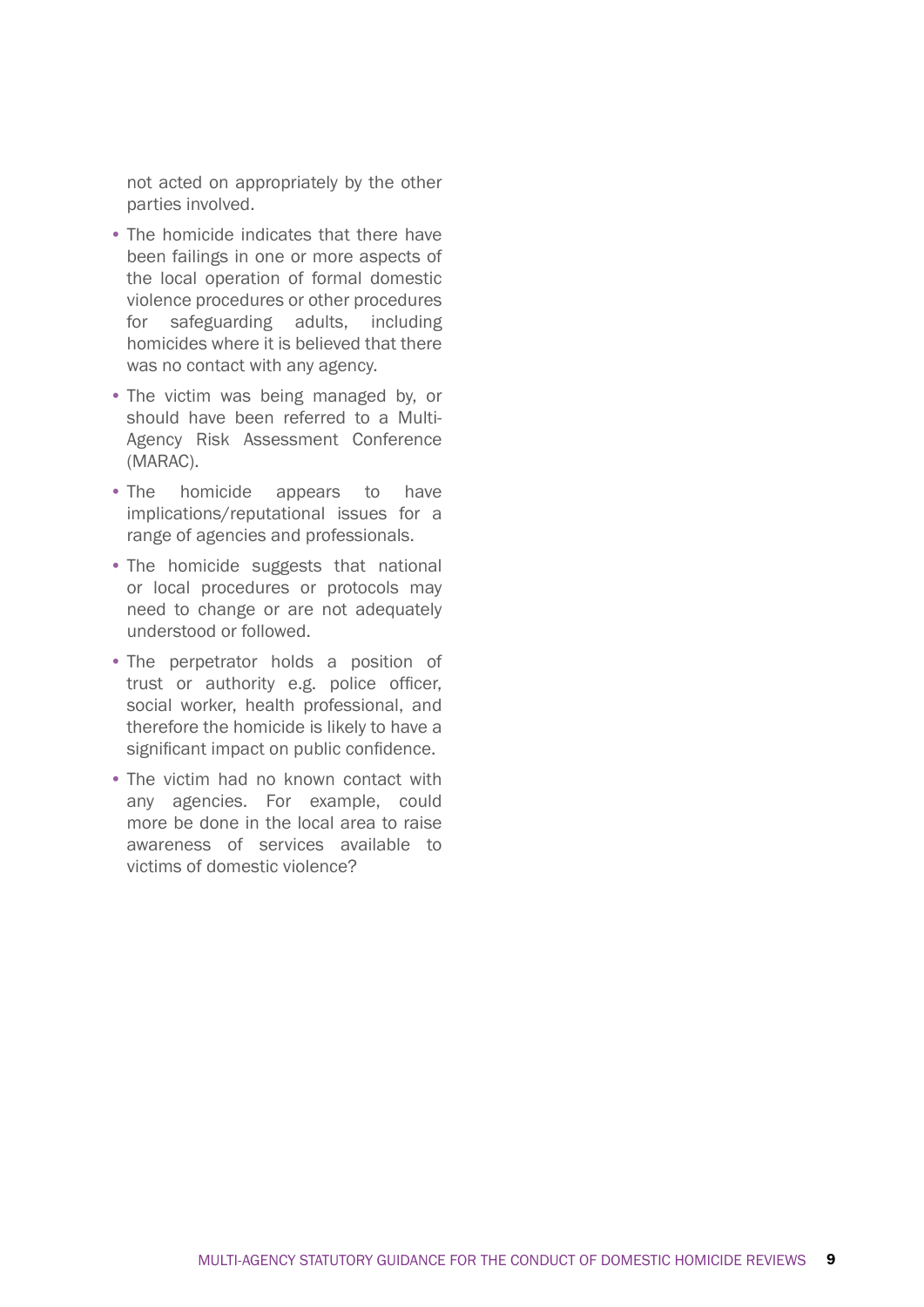# <span id="page-11-0"></span>5. CONDUCTING A DOMESTIC HOMICIDE REVIEW

# Establishing a Review Panel

- 5.1 Where the CSP considers that the criteria for a DHR at 3.8 are met and should be undertaken, they will utilise local contacts and request the establishment of a DHR Review Panel, involving representatives from the relevant agencies listed below at 5.3 in addition to representatives from the Voluntary and Community Sector (VCS) with expertise in domestic violence.
- 5.2 The Review Panel can either have a fixed, standing membership or be created on a bespoke basis for the purposes of undertaking a particular DHR. It should involve individuals across a broad spectrum of both statutory and voluntary agencies, taking into account that the voluntary sector may have valuable information on the victim and/ or perpetrator and the importance of having agencies to represent the victim. Independent Domestic Violence Advisers (IDVAs) and specialist domestic violence services, such as specialist Black and Minority Ethnic (BME) women's organisations, are key representatives to include on the review team.
- 5.3 The persons and bodies that have a duty to establish or participate in a DHR if directed to do so by the Secretary of State include (for England and Wales):
	- chief officers of police for police areas in England and Wales;
	- local authorities:
	- Strategic Health Authorities<sup>7</sup> established under [section 13 of the National Health Service Act 2006];
	- Primary Care Trusts<sup>8</sup> established under [section 18] of that Act.
	- Providers of probation services<sup>9</sup>;
- Local Health Boards established under [section 11 of the National Health Service (Wales) Act 2006];
- NHS trusts established under [section 25 of the National Health Service Act 2006 or section 18 of the National Health Service (Wales) Act 2006];
- 5.4 There are other agencies which may have a key role to play in the review process but are not named in legislation, for example, representatives from the Crown Prosecution Service (CPS), housing associations and social landlords, the HM Prison Service. Involvement with other agenices will need to be decided on a case by case basis and should be agreed by the Review Panel.
- 5.5 It is acknowledged that many CSP areas will already have established forums dealing with domestic violence and domestic homicide which hold a wealth of knowledge in understanding the complexities of such incidents and are often experienced in participating with DHRs and other review processes. Such forums should be fully included in the Review Panel and process. Where appropriate, the CSP may wish to refer the DHR for action to such a forum to lead on and manage the review.
- 5.6 Members of statutory agencies who have responsibilities for completing Individual Management Reviews (IMRs) may also be members of the Review Panel, but the Panel should not consist solely of such people.
- 5.7 The Review Panel should bear in mind all equality and diversity issues at all times; age, disability, gender reassignment, marriage and civil partnership, pregnancy and maternity, race, religion and belief, sex and sexual orientation may all have a bearing on how the review is explained and conducted and the outcomes disseminated to local communities.

 $^7$  &  $^8$  subject to Parliamentary approval of the Health and Social Care Bill 2011, PCTs<br>and SHAs will be replaced by the NHS Commissioning Board and Commissioning<br>Consortia as bodies under section 9(3)(4) of the Domes

A provider of probation services in accordance with arrangements made under section 3 of the Offender Management Act 2007 (c.21)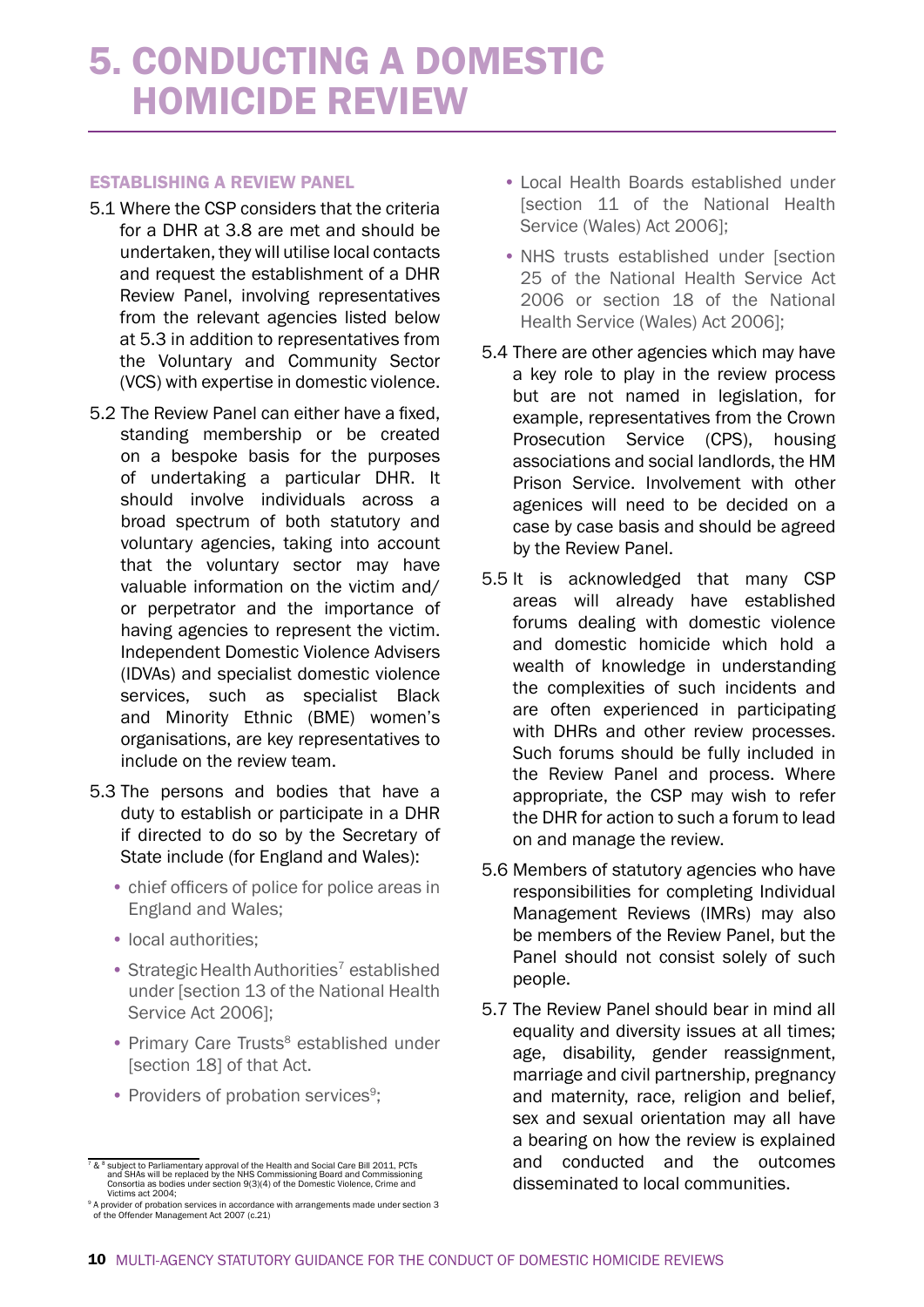# Appointing a Chair of the Review Panel

- 5.8 The Review Panel should appoint an independent Chair of the Panel who is responsible for managing and coordinating the review process and for producing the final Overview Report based on IMRS and any other evidence the Review Panel decides is relevant.
- 5.9 The Review Panel Chair should, where possible, be an experienced individual who is not directly associated with any of the agencies involved in the review. Some areas may consider the development of a regional agreement where experienced individuals from neighbouring areas are exchanged or loaned to the Review Panel to help share good practice and promote dissemination of new information and learning.
- 5.10 Consideration should be given to the skills and expertise required to effectively chair a review. The following is a guide:
	- Relevant knowledge of domestic violence issues including 'honour' based violence, research, guidance and legislation relating to adults and children, including the Equality Act 2010.
	- An understanding of the role and context of the main agencies likely to be involved in the review.
	- Managerial expertise.
	- Good investigative, interviewing and communication skills.
	- An understanding of the discipline regimes within participating agencies.
	- The completion of the E-Learning Training Package on Domestic Homicide Reviews, including the additional modules on chairing reviews and producing Overview Reports.

# Determining the Scope of the Review

- 5.11 The Chair and Review Panel should consider in each homicide the scope of the review process and draw up clear terms of reference. Relevant issues to consider include the following:
	- What appear to be the most important issues to address in identifying the learning from this specific homicide? How can the relevant information best be obtained and analysed?
	- Which agencies and professionals should be asked to submit reports or otherwise contribute to the review including, where appropriate, agencies that have not come into contact with the victim or perpetrator but might have been expected to do so? For example, victims may come from within hard to reach communities and consideration should be given to how the community can improve engagement and access to such groups.
	- How will the DHR process dovetail with other investigations that are running parallel, for example a child or adult serious case review, a criminal investigation or an inquest? Would a co-ordinated or jointly commissioned review process be more effective in addressing all the relevant questions that need to be asked, ensuring staff are not interviewed twice and that there are individuals who sit on both panels to ensure good cross communication? It will be the responsibility of the Review Panel Chair to ensure contact is made with the chair of any parallel process to consider combining the reviews.
	- Should an outside 'expert' be consulted to help understand crucial aspects of the homicide? For example, a representative from a specialist BME women's organisation.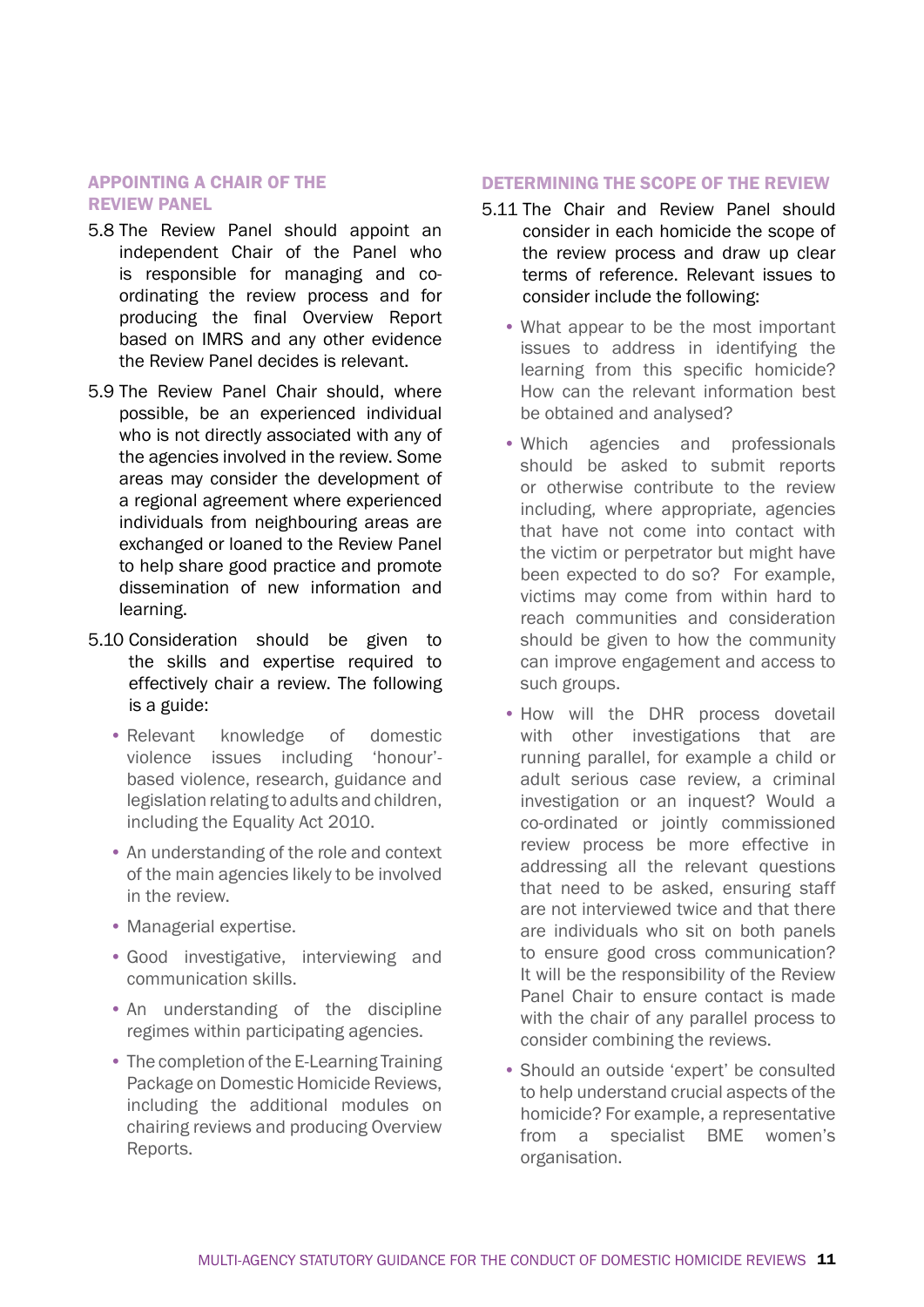- Over what time period should events in the victim's and perpetrator's life be reviewed taking into account the circumstances of the homicide i.e. how far back should enquiries cover and what is the cut-off point? What history/ background information will help better to understand the events leading to the death?
- Are there any specific considerations around equality and diversity issues such as ethnicity, age and disability that may require special consideration?
- Did the victim's immigration status have an impact on how agencies responded to their needs?
- Was the victim subject to a MARAC? If so, is there a need for a Memorandum of Understanding for the release of the minutes from the relevant meetings?
- Was the perpetrator subject to Multi Agency Public Protection Arrangements (MAPPA)? If so, is there a need for a Memorandum of Understanding for the release of the minutes from the relevant meetings?
- Was the perpetrator subject to a Domestic Violence Perpetrator Programme (DVPP)? If so, the professionals working with the perpetrator may know important information relating to the homicide as well as a key focus on the management of risk posed by the perpetrator.
- Did the victim have any contact with a domestic violence organisation or helpline? How will they be involved and contribute to the process?
- If appropriate, how will issues of 'honour' based violence be covered and what processes will be put in place to ensure confidentiality?
- How should friends, family members and other support networks (for example, coworkers and employers, neighbours etc) and where appropriate, the perpetrator

contribute to the review, and who should be responsible for facilitating their involvement? How will they be involved and contribute throughout the overall process taking account of possible conflicting views within the family? (Further information is available at section 7).

- How should matters concerning family and friends, the public and media be managed before, during and after the review and who should take responsibility for this?
- Consideration should also be given to whether either the victim or the perpetrator was a 'vulnerable adult' – a person "who is or may be in need of community care services by reason of mental or other disability, age or illness; and who is or may be unable to take care of himself or herself, or unable to protect him or herself against significant harm or exploitation"10. If this is the case, the Review Panel may require the assistance or advice of additional agencies, such as adult social care, and/or specialists such as a Learning Disability Psychiatrist, an independent advocate or someone with a good understanding of the Mental Capacity Act [2005].
- How will the Review take account of a coroner's inquiry, and (if relevant) any criminal investigation related to the homicide, including disclosure issues, to ensure that relevant information can be shared without incurring significant delay in the review process? (See section 10 for further information)
- Is there a need to involve agencies/ professionals working in other Local Authority areas with an interest in the homicide, including members of the VCS and what should their roles and responsibilities be?

10 [http://www.dh.gov.uk/prod\\_consum\\_dh/groups/dh\\_digitalassets/@dh/@en/](http://www.dh.gov.uk/prod_consum_dh/groups/dh_digitalassets/@dh/@en/documents/digitalasset/dh_4074540.pdf)

[documents/digitalasset/dh\\_4074540.pdf](http://www.dh.gov.uk/prod_consum_dh/groups/dh_digitalassets/@dh/@en/documents/digitalasset/dh_4074540.pdf)

12 MULTI-AGENCY STATUTORY GUIDANCE FOR THE CONDUCT OF DOMESTIC HOMICIDE REVIEWS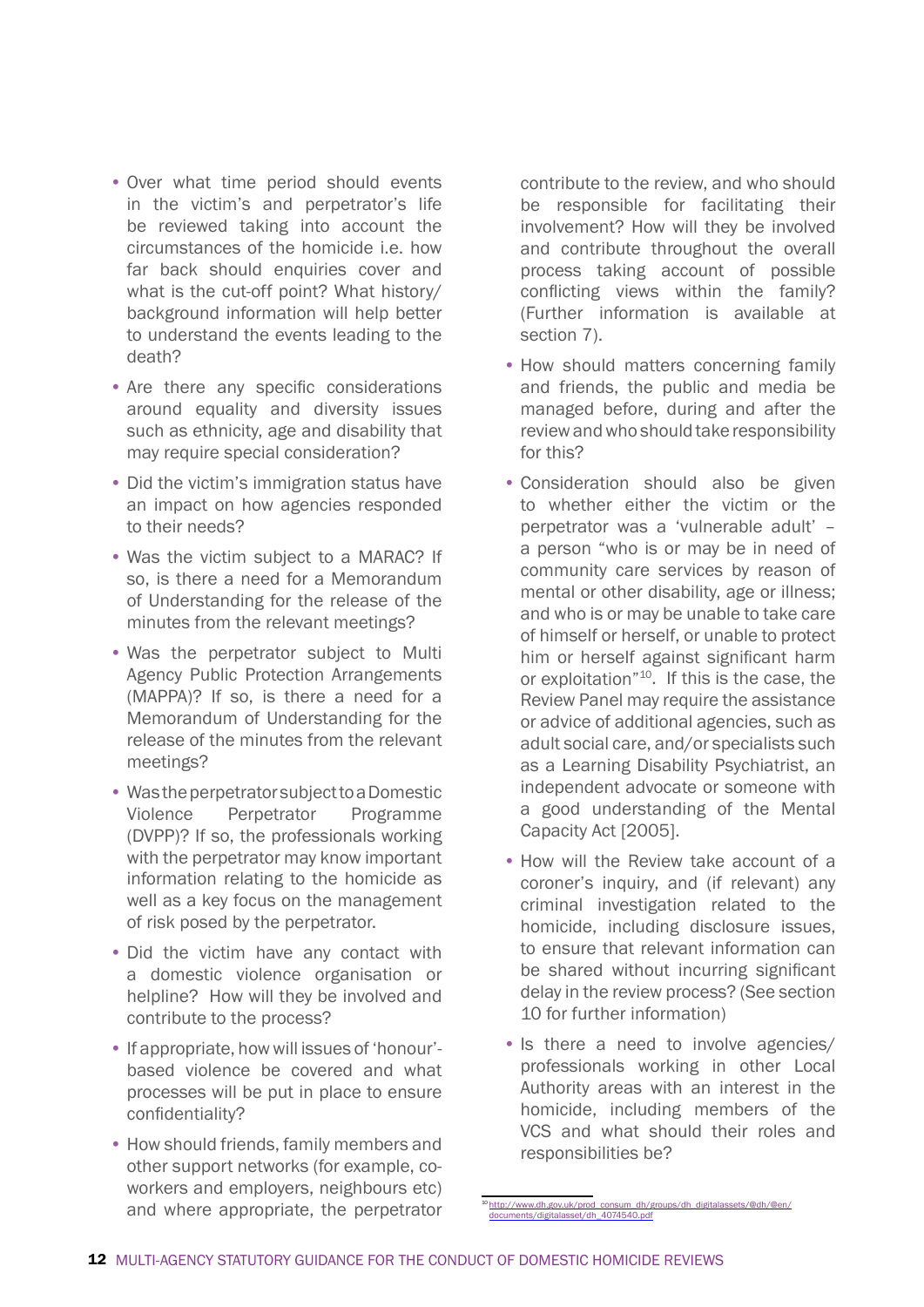- Who will make the link with relevant interested parties outside the main statutory agencies, for example independent professionals and voluntary organisations?
- How should the review process take account of previous lessons learned i.e. from research and previous DHRs?
- Does the Review Panel need to obtain independent legal advice about any aspect of the proposed review?
- 5.12 In some homicides that do not meet the criteria for a DHR but give rise to concern, it may be valuable to conduct a single agency individual management review or a smaller-scale audit. For example where there are lessons to be learnt about the way staff worked within one agency rather than about how agencies worked together.
- 5.13 The Review Panel Chair should make the final decision on the suitability of the terms of reference for each DHR. Some of the above issues may need to be revisited as the review progresses and new information emerges. This reconsideration of the issues may in turn mean that the terms of reference will need to be revised and agreed by the Review Panel.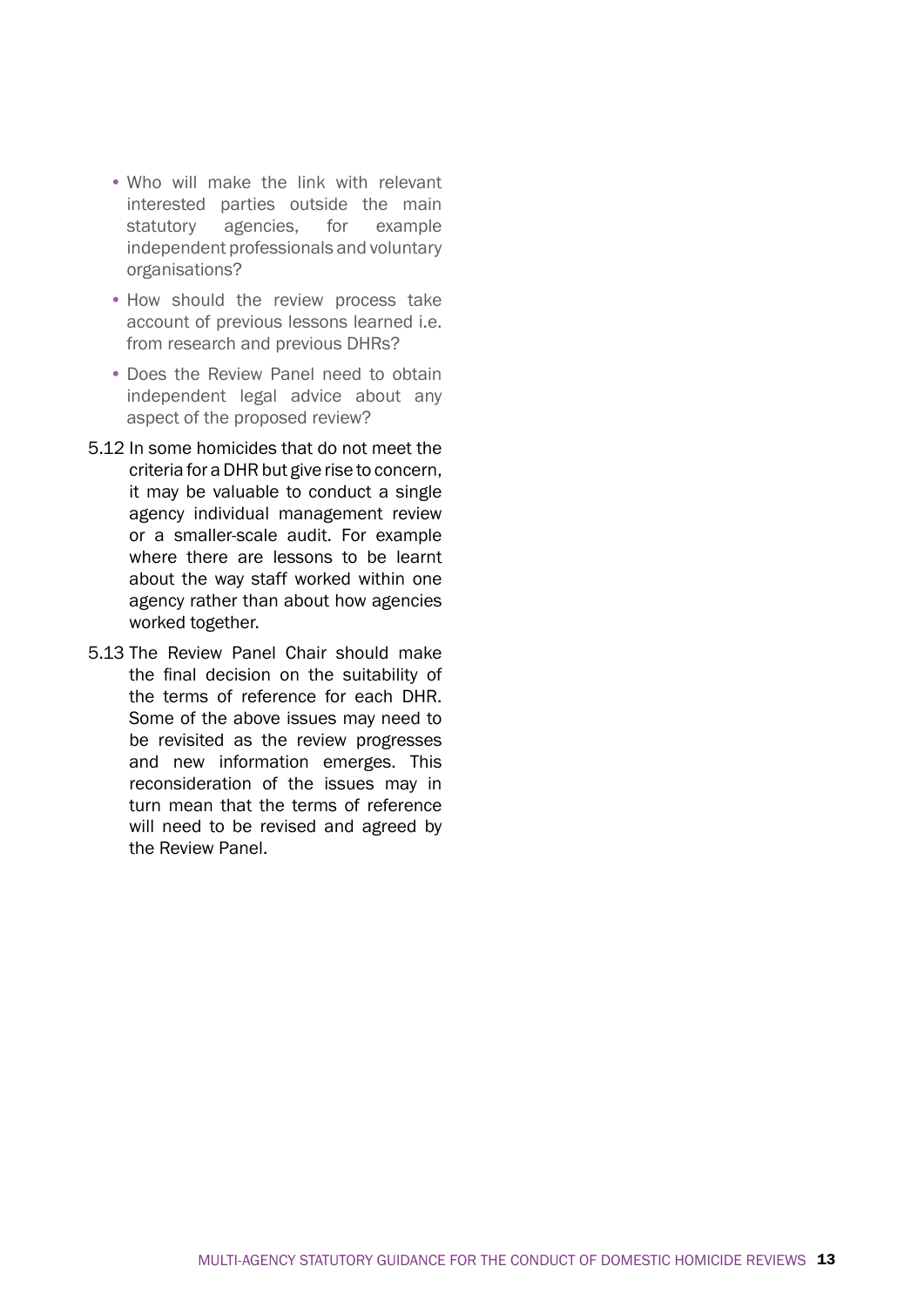# <span id="page-15-0"></span>6. Time-Scales for conducting Domestic homicide reviews

- 6.1 Reviews vary widely in their breadth and complexity but in all homicides, where lessons are able to be drawn out they should be acted upon as quickly as possible without necessarily waiting for the DHR to be completed. The timescales for DHRs are based on those used in Serious Case Reviews.<sup>11</sup>
- 6.2 The decision on whether or not to hold a review should be taken by the Chair of the CSP within **one month** of a homicide coming to their attention. The terms of reference for the review will also need to be drafted and agreed within this timescale.
- 6.3 Individual agencies should secure case records promptly and begin to work quickly to draw up a chronology of involvement with the victim, perpetrator and their families as outlined in the terms of reference.
- 6.4 The Overview Report should be completed within a further six months of the date of the decision to proceed unless an alternative timescale is formally agreed with the relevant CSP. Sometimes the complexity of a case does not become apparent until the review is in progress. As soon as it emerges that a DHR cannot be completed within the timescales above (perhaps because of judicial proceedings), the Review Panel should notify the CSP to renegotiate the timescale for completion. If the CSP believes that the delay to completion of the review is unreasonable they should refer the issue to the Quality Assurance Group for further advice.
- 6.5 In some cases, mental health investigations, criminal investigations or other legal proceedings may be carried out after a death. The Chair of the Review Panel should discuss with the relevant criminal justice and/or other agencies (e.g. HM Coroner, Senior Investigating Officer, Independent Police Complaints

Commission), at an early stage, how the review process should take account of such proceedings. For example, how does this affect timing, the way in which the review is conducted (including interviews of relevant personnel), its potential impact on criminal investigations, and who should contribute at what stage?

- 6.6 It may be necessary to agree that the review will be pended until after the outcome of any criminal proceedings. However, this should not mean that learning arising from the homicide should not be taken forward. It is essential that necessary learning is not delayed to prevent the same mistakes being replicated in other cases.
- 6.7 Agencies and interested parties should be notified of the requirement to conduct a review and be obliged to secure any records pertaining to the case against loss and interference. In these circumstances, the Review Panel should ensure records are reviewed and a chronology drawn up to identify any immediate lessons to be learned (an immediate IMR). These should be brought to the attention of the relevant agency or agencies for action, secured for the subsequent Overview Report and forwarded to the disclosure officer for the criminal case. Any identified recommendations should be taken forward without delay.
- 6.8 Following the criminal proceedings the DHR should be concluded without delay. Further information on disclosure and criminal proceedings is at section 10.

<sup>&</sup>lt;sup>11</sup> Chapter 8, Serious Case Reviews, Working Together to Safeguard Children, 2010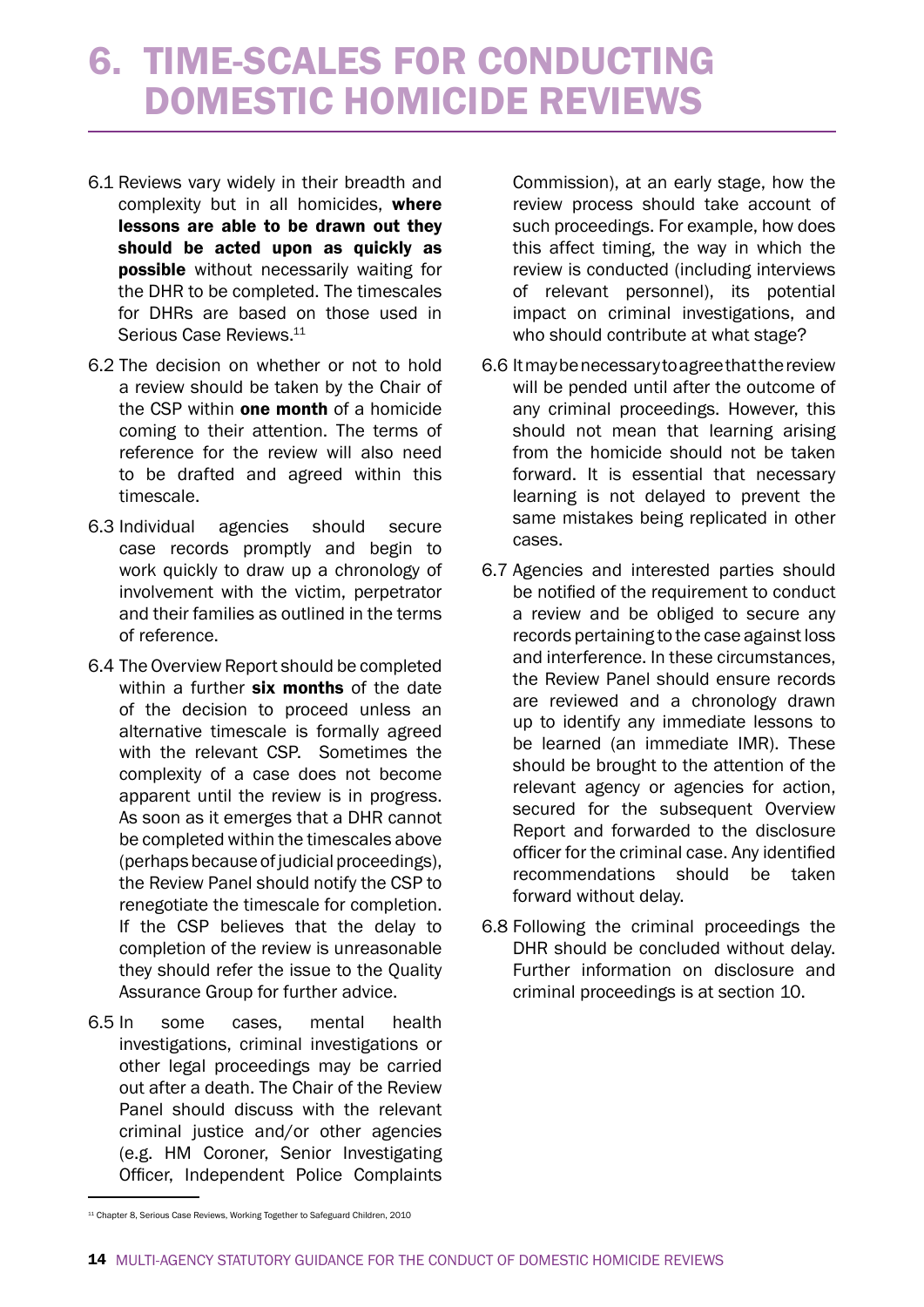# <span id="page-16-0"></span>7. INVOLVEMENT WITH FRIENDS, FAMILY MEMBERS AND OTHER SUPPORT NETWORKS

- 7.1 In domestic violence homicides, members of informal support networks, such as friends, family members and colleagues may have detailed knowledge about the victim's experiences. The Review Panel should carefully consider the potential benefits gained by including such individuals from both the victim and perpetrator's networks in the review process. Members of these support networks should be given every opportunity to contribute unless there are exceptional circumstances, for example, where there are suspicions of 'honour' based violence. The benefits include:
	- Assisting the family with the healing process which links in with the objectives of the new 'National Homicide Service' supporting victims for as long as they need after homicide. For example, a review may allow them to disclose information in private which may not be published. A family would not be able to achieve this in an inquest which is in the public domain.
	- Helping families satisfy the often expressed need to contribute to the prevention of other domestic homicides.
	- Obtaining relevant information held by family members, friends and colleagues which is not recorded in official records.
	- Revealing different perspectives of the case, enabling agencies to improve service design and processes.
	- Allowing the Review Panel to get a more complete view of the victim's life and see the homicide through the eyes of the victim. This approach can help the panel understand the decisions and choices the victim made.
- 7.2 The Review Panel should be aware of the potential sensitivities and need for confidentiality when meeting with members of informal support networks during the review and all such meetings

should be recorded. Consideration should also be given at an early stage to working with family liaison officers and senior investigating officers (SIOs) involved in any related police investigation to identify any existing advocates and the position of the family in relation to coming to terms with the homicide.

- 7.3 When meeting with friends, family members and others, the Review Panel should:
	- Communicate through a designated advocate who has, where possible, an existing working relationship with the family i.e. a VCS representative.
	- Make a decision regarding the timing of contact with the family based on information from the advocate and taking account of other ongoing processes i.e. post mortems, criminal investigations.
	- Ensure initial contact is made in person and deliver the relevant information leaflet (see 7.5 below).
	- Ensure regular engagement and updates on progress through the advocate, including the timeline expected for publication.
	- Explain clearly how the information disclosed will be used and whether this information will be published.
	- Explain how their information has assisted the review and how it may help other domestic violence victims.
	- Prior to sending the final review to the Home Office, a completed version of the review should be provided to the family. This will allow consideration of the other findings and recommendations. It is then possible to record any areas of disagreement.
	- Maintain reasonable contact with the family, even if they decline involvement in the review process; it will be important to communicate through the designated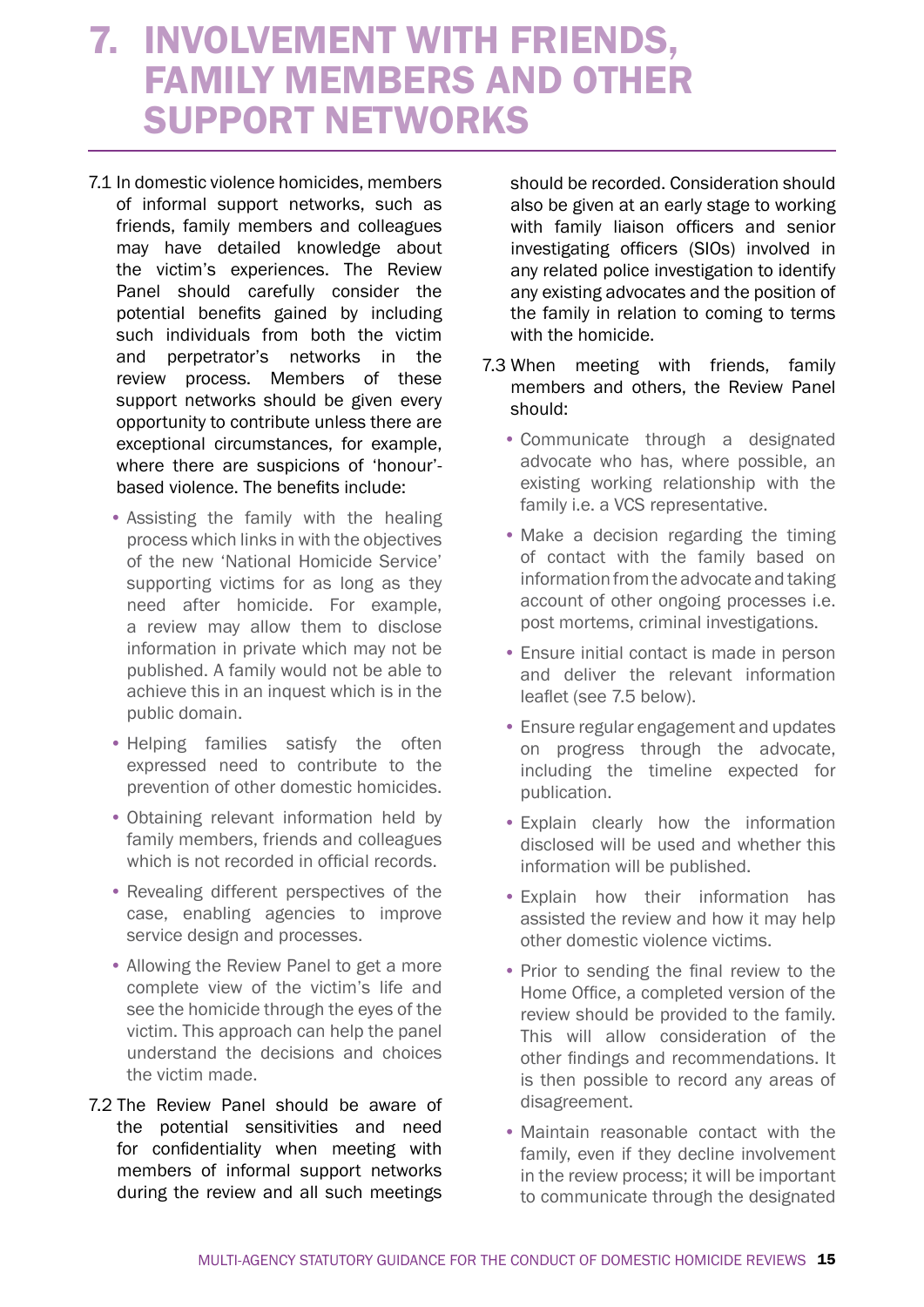advocate when the review is completed and when the review has been assessed and is ready for publication. They should also be informed about the potential consequences of publication i.e. media attention and renewed interest in the homicide.

- 7.4 The Review Panel should also access other networks which victims and perpetrators may have disclosed to, for example, employers, health professionals, local professionals involved in Domestic Violence Perpetrator Programmes (DVPPs) or their local VCS agencies. Information leaflets explaining the DHR process for the following support networks can be found at [www.homeoffice.gov.uk](http://www.homeoffice.gsi.gov.uk)/vawg
	- Friends
	- Family members
	- Employers and colleagues
- 7.5 The Review Panel should also be mindful that the perpetrator or members of the perpetrator's family might in some cases pose an ongoing risk of violence to the victim's family or friends. If the Review Panel is concerned that there may be a risk of imminent physical harm to any known individual(s), they should contact the police immediately so that steps can be taken to secure protection.
- 7.6 Particular consideration should be given to reviews where 'honour'-based violence is suspected. Extra caution will need to be taken around confidentiality in relation to agency members and interpreters where there are possible links with the family, who may be the perpetrators. Extra caution will also be required when considering the level of participation from family members and should be carefully considered in consultation with a practitioner with expertise in this area, for example, a specialist BME women's organisation.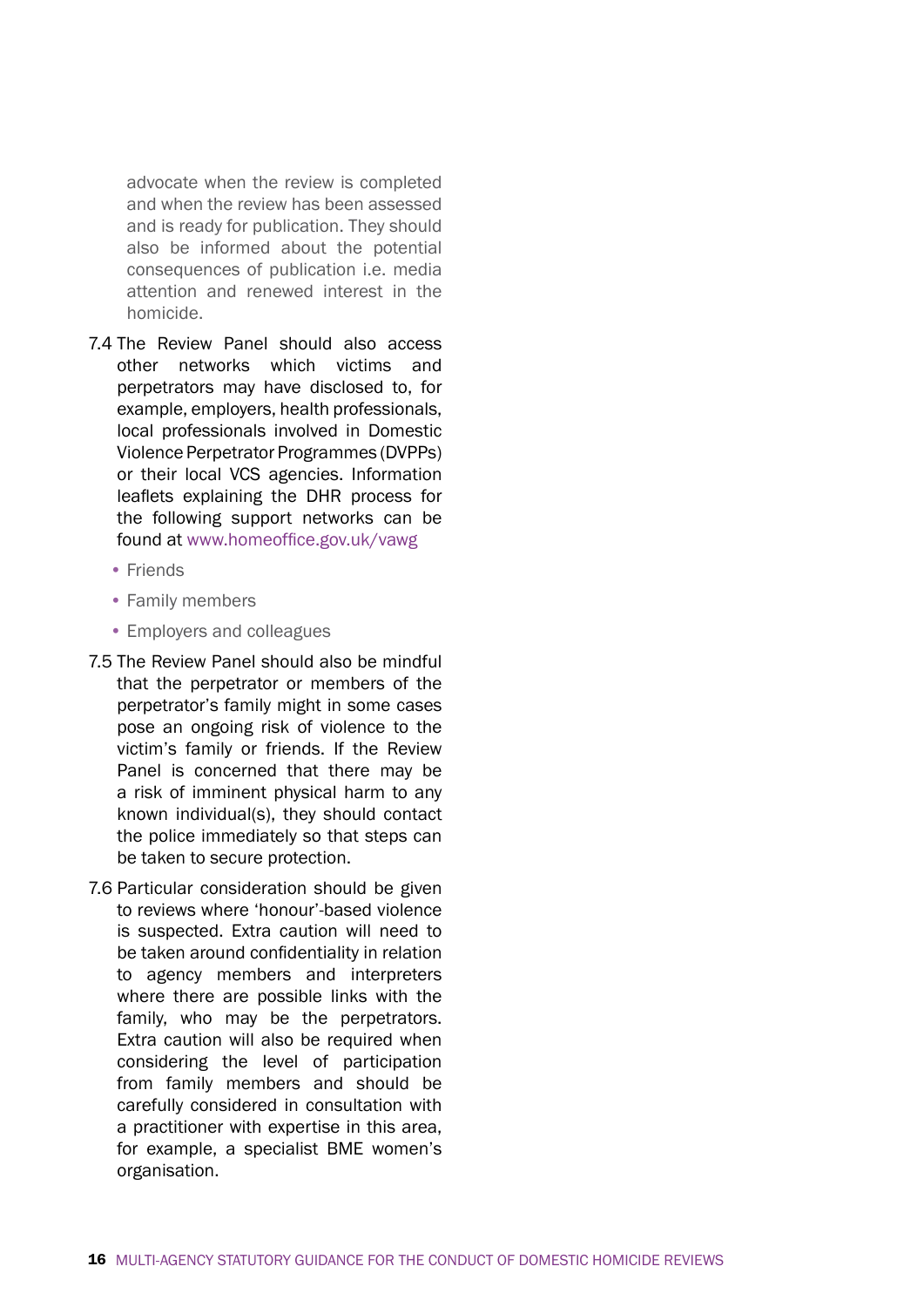# <span id="page-18-0"></span>8. CONTENT OF THE Individual Management Reviews and the OVERVIEW REPORT

## Individual Management Reviews

8.1 The Chair of the Review Panel should write to the senior manager in each of the participating agencies to commission the IMRs. The IMRs will form part of the Overview Report.

#### 8.2 The aim of the IMR is to:

- Allow agencies to look openly and critically at individual and organisational practice and the context within which people were working to see whether the homicide indicates that changes could and should be made.
- To identify how those changes will be brought about.
- To identify examples of good practice within agencies.
- 8.3 DHRs are not part of any disciplinary inquiries, but information that emerges in the course of a review may indicate that disciplinary action should be taken under established procedures. Alternatively, reviews may be conducted concurrently with disciplinary action. This is a matter for agencies to decide in accordance with their disciplinary procedures. The same consideration should be taken in relation to complaint procedures underway against any single agency.
- 8.4 Once it is known that a homicide is being considered for review, each agency should secure its records relating to the case to guard against loss or interference and having secured their records promptly, work quickly to draw up a chronology of their involvement with the victim, perpetrator or their families. Each agency should then carry out an IMR of its involvement with the victim or perpetrator, unless it had no involvement (see Appendix one).
- 8.5 Where staff or others are interviewed by those preparing IMRs, a written record of such interviews should be made and this should be shared with the relevant

interviewee. Staff should be reminded that the review does not form part of a disciplinary investigation. If the review finds that policies and procedures have not been followed, relevant staff or managers should be interviewed to understand the reasons for this in accordance with the relevant agency procedures. The views of the SIO and subsequent CPS advice must be sought prior to interviewing witnesses involved any criminal proceedings.

- 8.6 The IMR should begin as soon as a decision is taken to proceed with a review and once the terms of reference have been set, and sooner if a homicide gives cause for concern within the individual agency (see Appendix two). Professionals outside of the IMR process (such as GPs) should contribute reports of their involvement with the victim(s) and/or perpetrator(s).
- 8.7 Those conducting IMRs should not have been directly involved with the victim, the perpetrator or either of their families and should not have been the immediate line manager of any staff involved in the IMR.
- 8.8 The IMR reports should be quality assured by the senior manager in the organisation who has commissioned the report. This senior manager will be responsible for ensuring that any recommendations from both the IMR and, where appropriate, the Overview Report are acted on appropriately.
- 8.9 On completion of each IMR report, there should be a process of feedback and debriefing for the staff involved in the review, in advance of completion of the Overview Report. There should also be a follow-up feedback session with these staff members once the Overview Report has been completed and prior to its publication. The management of these sessions are the responsibility of the senior manager in the relevant organisation.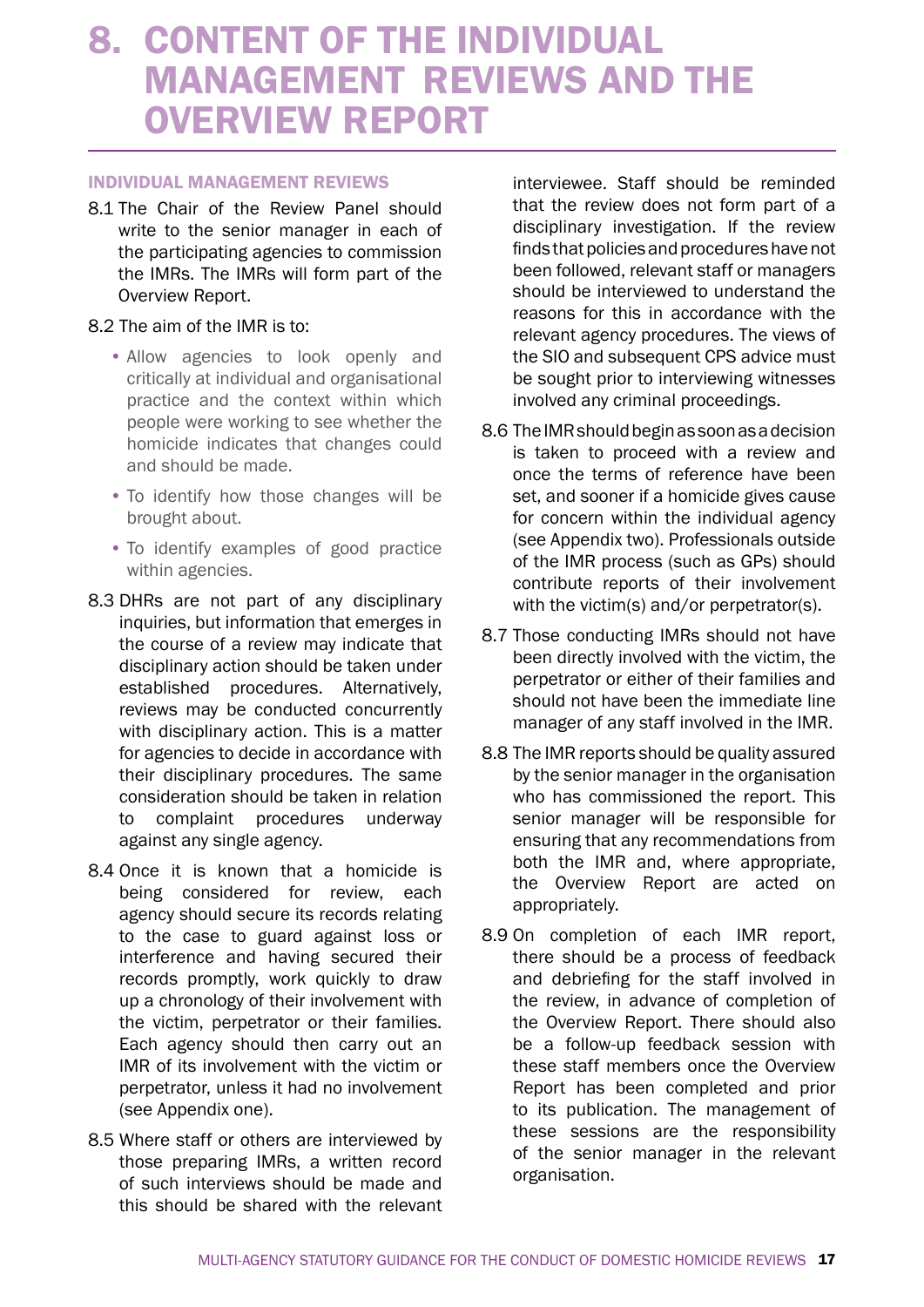#### The Overview Report

- 8.10 The Overview Report should bring together and draw overall conclusions from the information and analysis contained in the IMRs and reports or information commissioned from any other relevant interests.
- 8.11 Overview Reports should be produced according to the outline format and template (see appendices 3 and 4) and as with IMRs, the precise format depends on the features of the homicide. The Review Panel will need to bear in mind the importance of keeping personal details anonymous within the final report and Executive Summary.
- 8.12 It is crucial the Chair has access to all relevant documentation and, where necessary, individual professionals to enable them to effectively undertake their review functions.
- 8.13 The findings of the review should be regarded as 'Restricted' as per the Government Protective Marking Scheme (GPMS) until the agreed date of publication. Prior to this, information should be made available only to participating professionals and their line managers who have a pre-declared interest in the review. It may also be appropriate to share these findings with family members as directed by the Chair, taking into account ongoing criminal proceedings.
- 8.14 As part of the terms of reference, the Chair should appoint lead individuals or agencies to take responsibility for engaging with family members and friends, and for responding to media interest about the review, in liaison with contributing agencies and professionals.

### Review Panel Action on Receiving an Overview Report

#### 8.15 On being presented with the Overview Report the Review Panel should:

- Ensure that contributing organisations and individuals are satisfied that their information is fully and fairly represented in the Overview Report;
- Ensure that the Overview Report is of a high standard and is written in accordance with this guidance.

### Overview Report Action Plan

- 8.16 The Overview Report should also make recommendations for future action which the Review Panel should translate into a specific, measurable, achievable, realistic and timely (SMART) Action Plan (see appendix 5). The Action Plan should be agreed at senior level by each of the participating organisations.
- 8.17 The Action Plan should set out who will do what, by when, with what intended outcome. The Action Plan should set out how improvements in practice and systems will be monitored and reviewed.
- 8.18 Once agreed, the Review Panel should provide a copy of the Overview Report, Executive Summary and the Action Plan (hereafter referred to as 'supporting documents') to the Chair of the CSP.

# Community Safety Partnership Action on receiving the Overview Report

- 8.19 On receiving the Overview Report and supporting documents, the CSP should:
	- Agree the content of the Overview Report and Executive Summary for publication, ensuring that it is fully anonymised apart from including the names of the Review Panel Chair and members;
	- Make arrangements to provide feedback and debriefing to staff, family members and the media as appropriate;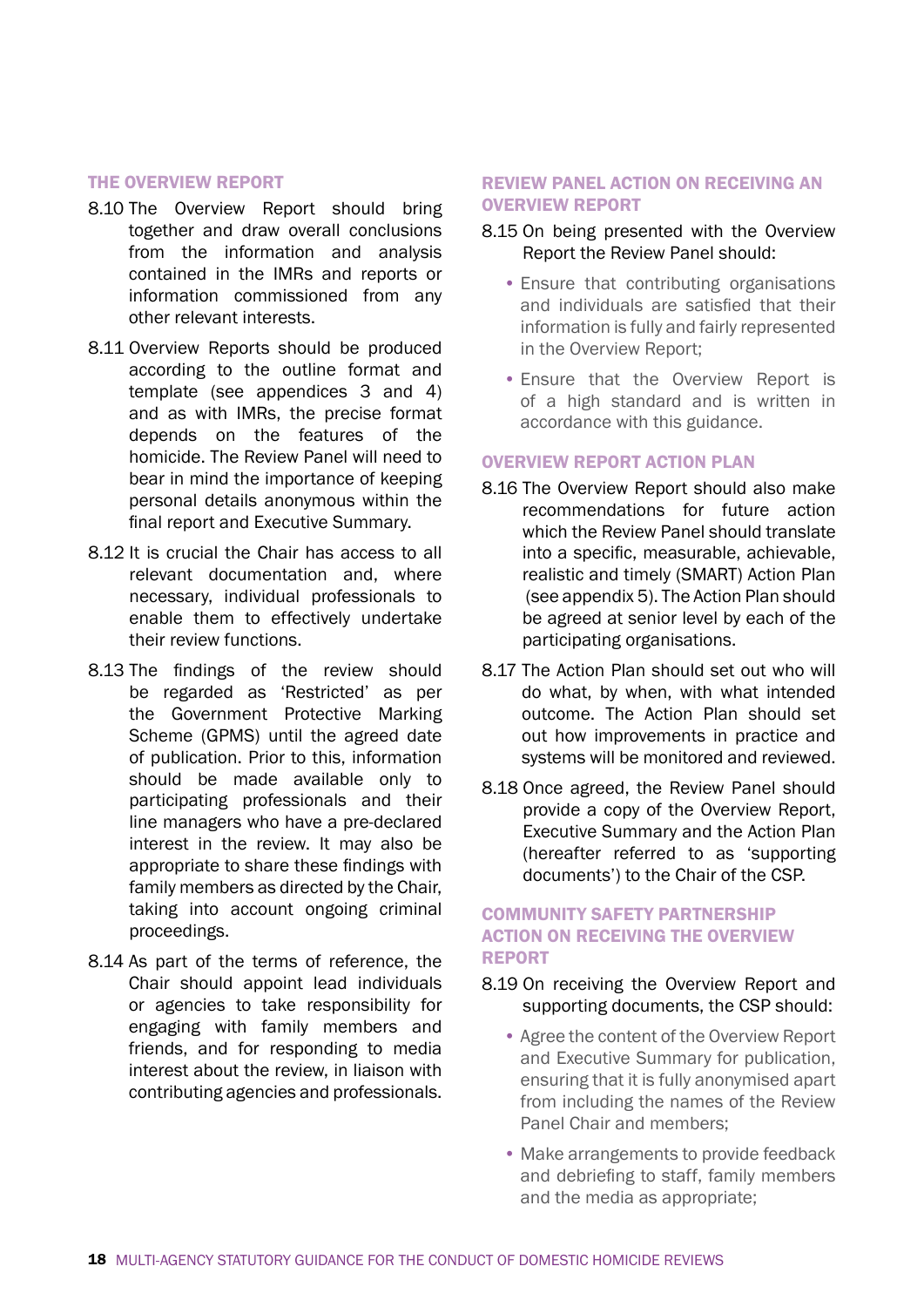- Sign off the Overview Report and supporting documents;
- Provide a copy of the Overview Report and supporting documents to the Home Office Quality Assurance Group. This should be via email to [DHRENQUIRIES@](mailto:DHRENQUIRIES@homeoffice.gsi.gov.uk) [homeoffice.gsi.gov.uk](mailto:DHRENQUIRIES@homeoffice.gsi.gov.uk);
- The document should not be published until clearance has been received from the Home Office Quality Assurance Group (see section 9).
- 8.20 On receiving clearance from the Home Office Quality Assurance Group, the CSP should:
	- Provide a copy of the Overview Report and supporting documents to the senior manager of each participating agency;
	- Provide an electronic copy of the Overview Report and Executive Summary on the local CSP web page;
	- Monitor the implementation of the specific, measurable, achievable, realistic and timely (SMART) Action Plan;
	- Formally conclude the review when the Action Plan has been implemented and include an audit process.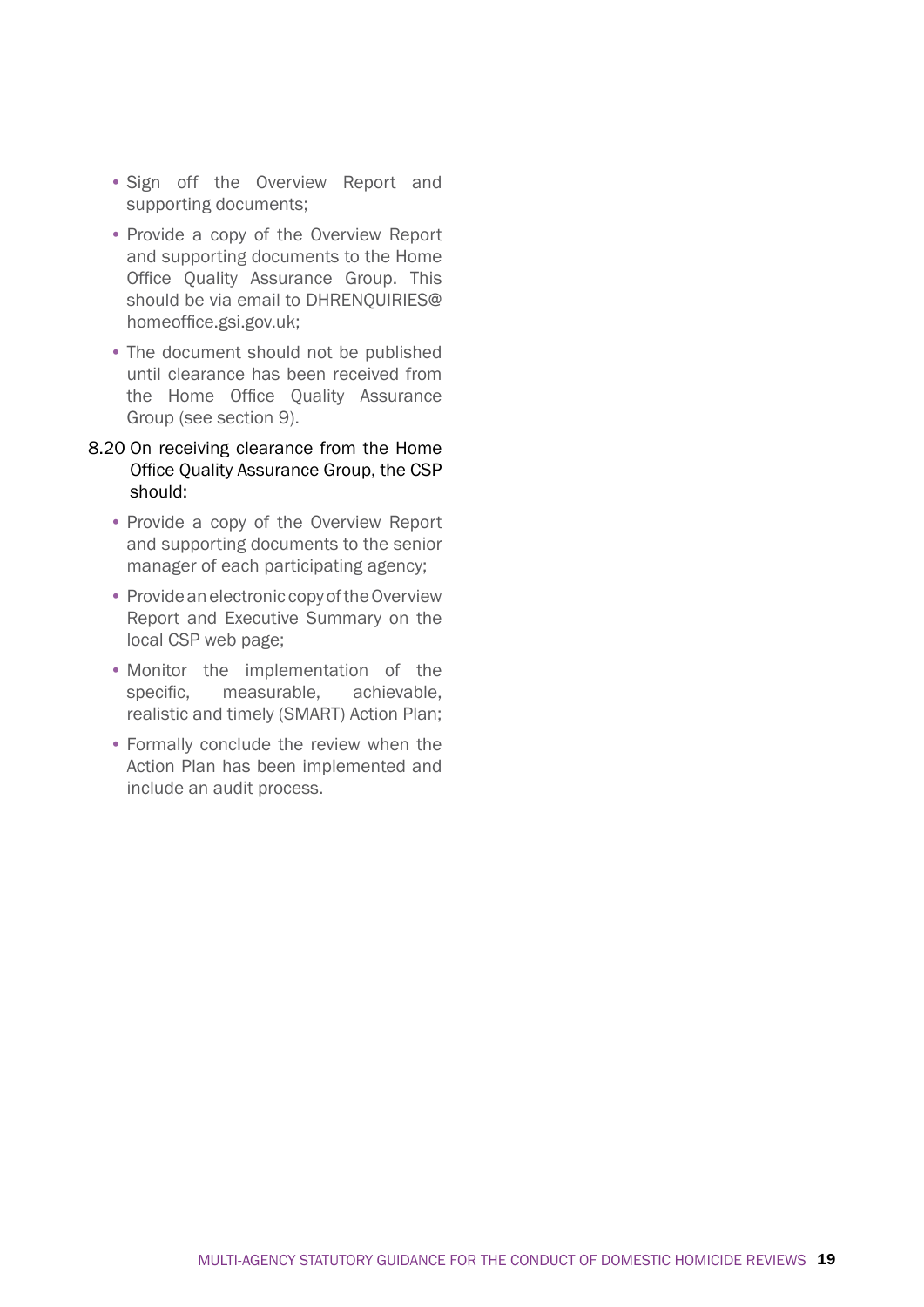# <span id="page-21-0"></span>9. Publication of the Overview Report

- 9.1 In all cases, the Overview Report and Executive Summary, should be suitably anonymised and made publicly available. IMRs should not be made publicly available. The key purpose for undertaking DHRs is to enable lessons to be learned from homicides where a person is killed as a result of domestic violence. In order for these lessons to be learned as widely and thoroughly as possible, professionals need to be able to understand fully what happened in each homicide, and most importantly, what needs to change in order to reduce the risk of such tragedies happening in the future. The aim in publishing these reviews is to restore public confidence and improve transparency of the processes in place, across all agencies, to protect victims.
- 9.2 All Overview Reports and Executive Summaries should be published unless there are compelling reasons relating to the welfare of any children or other persons directly concerned in the review for this not to happen. The publication of the documents needs to be timed in accordance with the conclusion of any related court proceedings and other review processes. The content of the Overview Report and Executive Summary must be suitably anonymised in order to protect the identity of the victim, perpetrator, relevant family members, staff and others and to comply with the Data Protection Act 1998. This means preparing Overview Reports in a form suitable for publication, or redacting them appropriately before publication.
- 9.3 Where information is sought using the Freedom of Information Act (FOIA), it is important to refer to sections 30 and 31 which identify key exemptions.
- 9.4 Where appropriate, consideration should also be given to translating the executive summary into different languages and other formats, such as Braille or British Sign Language.

9.5 Publication of Overview Reports and the Executive Summary will take place following agreement from the Quality Assurance Group at the Home Office and should be published on the local CSP web page.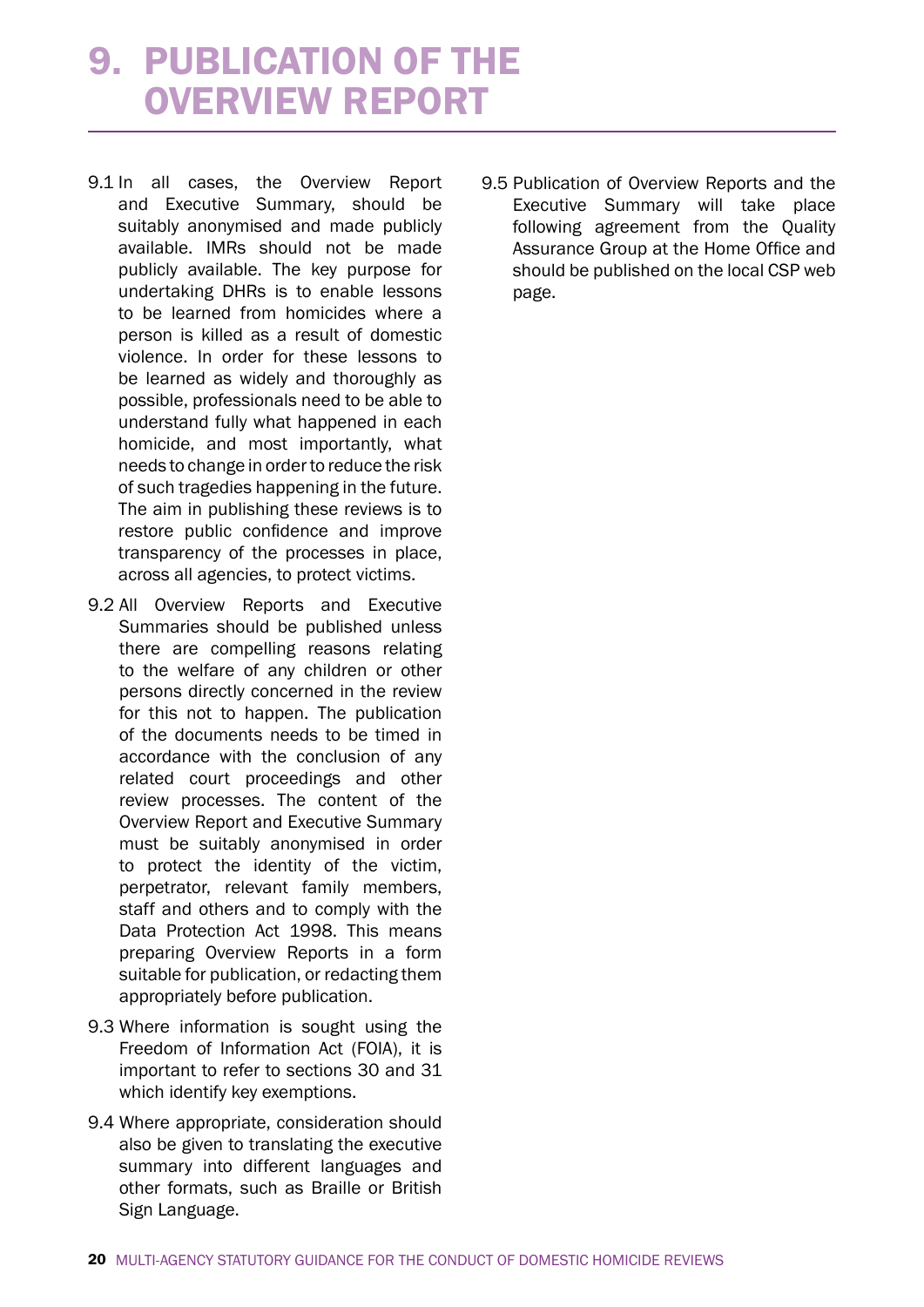# <span id="page-22-0"></span>10. Disclosure and criminal **PROCEEDINGS**

- 10.1 Disclosure is one of the most important issues in the criminal justice system and the application of proper and fair disclosure is a vital component of a fair criminal justice system. All disclosure issues must be discussed with the police SIO, the CPS and the HM Coroner's representative as appropriate.
- 10.2 There may be homicides where the investigator believes that a third party (for example, a local authority or social care) has material or information which might be relevant to the prosecution case. In such cases, if the material or information might reasonably be considered capable of undermining the prosecution case or of assisting the case for the accused, prosecutors are asked to take steps they regard as appropriate to obtain it. This may include applying for a witness summons causing a representative of the 'third party' to produce the material to the Court.
- 10.3 Dependent on the case, material gathered in the course of a DHR may be capable of assisting the defence case and would almost certainly be material that the defence would seek to gain access to. If a DHR is being conducted parallel to a criminal investigation the disclosure officer will be obliged to inform the Prosecutor and any interviews with other agency staff, documents, case conferences etc may all become discloseable. It is the responsibility of disclosure officer to link in with panel chair.
- 10.4 Below is a suggested process for managing issues of disclosure within a DHR:
	- In all cases of domestic homicide, even when the suspect subsequently commits suicide, a criminal investigation will be commenced.
- Once an investigation has been commenced, the relevant CSP should be informed in order that they may consider commissioning a DHR.
- Where the evidence indicates that the suspect has killed themselves the case will be referred to the Coroner and a file will be prepared. In these circumstances it is appropriate for a DHR to be conducted without delay and the Overview Report and supporting documents should be submitted to the Coroner to help inform the Inquest.
- In cases where the suspect is arrested and charged, the commissioning of the Overview Report should be held temporarily until the conclusion of the criminal case but agencies and interested parties should be notified of the requirement and be obliged to secure any records pertaining to the homicide against loss and interference. In these circumstances, the Review Panel should ensure records are reviewed and a chronology drawn up to identify any immediate lessons to be learned (an immediate IMR). These should be brought to the attention of the relevant agency or agencies for action, secured for the subsequent Overview Report and forwarded to the disclosure officer for the criminal case. Any identified recommendations should be taken forward without delay.
- Following the criminal proceedings the DHR should be concluded without delay.
- 10.5 Further information about disclosure can be found at [www.cps.gov.uk/legal/d\\_](http://www.cps.gov.uk/legal/d_to_g/disclosure_manual) [to\\_g/disclosure\\_manual](http://www.cps.gov.uk/legal/d_to_g/disclosure_manual).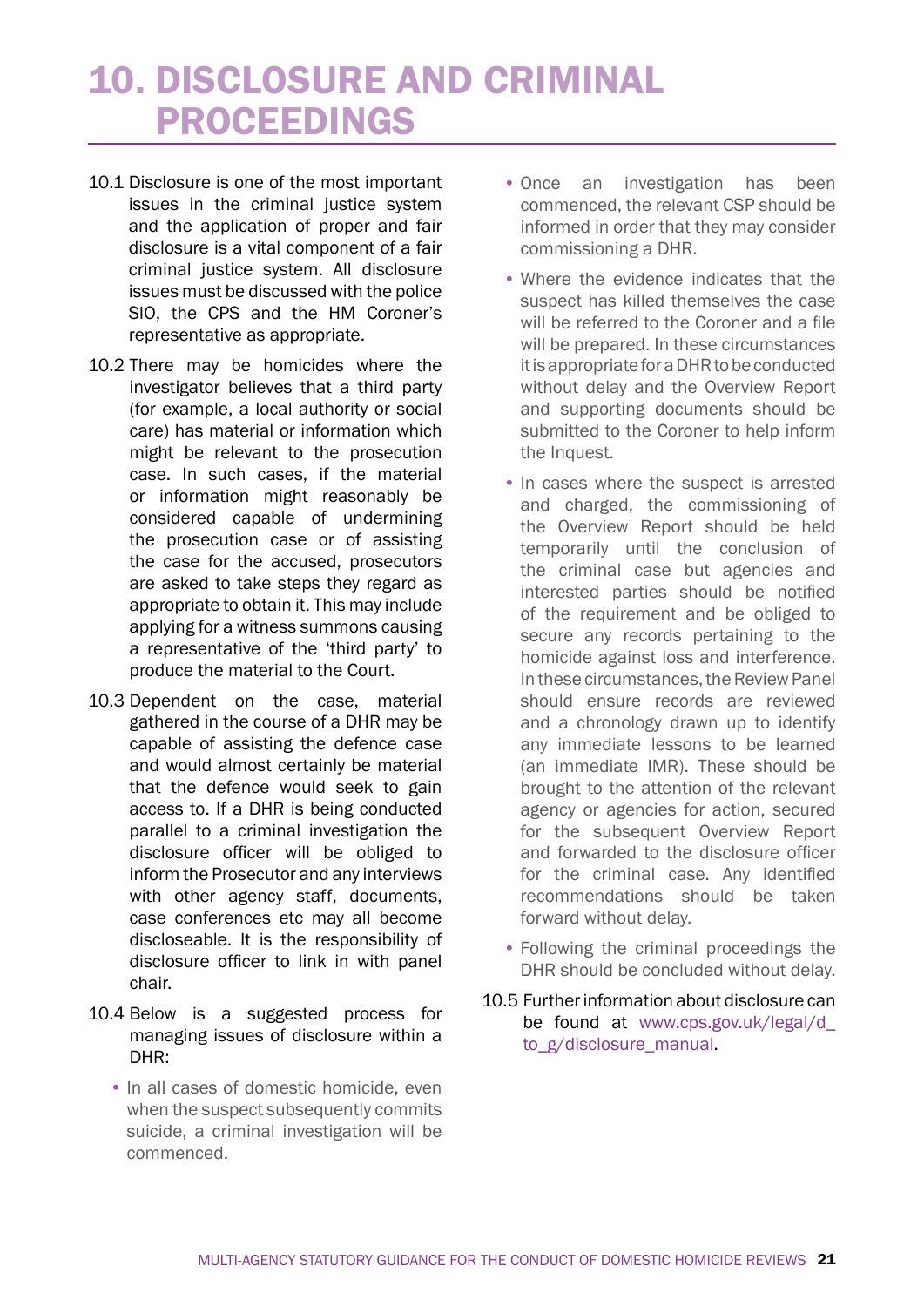# <span id="page-23-0"></span>11. QUALITY ASSURANCE AND DISSEMINATION OF LESSONS LEARNED

## Quality Assurance

- 11.1 Quality assurance for completed DHRs rests with an expert group made up of statutory and voluntary agencies and managed by the Home Office. All completed Overview Reports and supporting documents should be sent to the Home Office ([DHRENQUIRIES@](mailto:DHRENQUIRIES@homeoffice.gsi.gov.uk) [homeoffice.gsi.gov.uk](mailto:DHRENQUIRIES@homeoffice.gsi.gov.uk)) and will be assessed against this guidance. The group meet on a quarterly basis to assess report standards as well as identifying good and poor practice and training needs. Further information about this group can be found at [www.](http://www.homeoffice.gsi.gov.uk) [homeoffice.gov.uk](http://www.homeoffice.gsi.gov.uk).
- 11.2 Where reviews are assessed as inadequate, a summary of findings is sent to the CSP Chair who is responsible for ensuring the areas of concern are revisited and amended. The Home Office Quality Assurance Group will be responsible for assessing progress identified at a national level.
- 11.3 Following the quality assurance process, the Quality Assurance Group will inform the CSP of any outstanding issues and information on when the review can be published. Completed reviews should be published at a local level on the local CSP website. The Home Office page will also include examples of effective practice and updates on national learning and training.
- 11.4 The Home Office Quality Assurance Group is also responsible for:
	- Disseminating lessons learned at a national level and effective practice.
	- Identifying serious failings and common themes.
	- Communicating with the media to raise awareness of the positive work of the statutory and voluntary agencies with domestic violence victims and perpetrators so that attention is not

focused disproportionately on tragedies.

- Communicating and liaising with other government departments to ensure appropriate engagement from all relevant agencies.
- Providing central storage for DHRs to allow for clear auditing of review documentation and quick retrieval if required.
- Requesting updates from local areas on actions taken following a review
- Reviewing decisions by CSPs not to undertake a DHR
- Recommending national training needs and working across government to ensure existing training is highlighted
- Recommending service needs to commissioners

# Learning Lessons and Effective Practice

- 11.5 DHRs are a vital source of information to inform national and local policy and practice. All agencies involved have a responsibility to identify and disseminate common themes and trends across review reports, and act on any lessons identified to improve practice and safeguard victims.
- 11.6 It is important to draw out key findings of DHRs and their implications for policy and practice. The following may assist in achieving maximum benefit from the DHR process:
	- As far as possible, the review should be conducted in such a way that the process is seen as a learning exercise and not as a way of apportioning blame.
	- Consider what type and level of information needs to be disseminated, how and to whom, in the light of the review. Be prepared to communicate both examples of good practice and areas where change is required.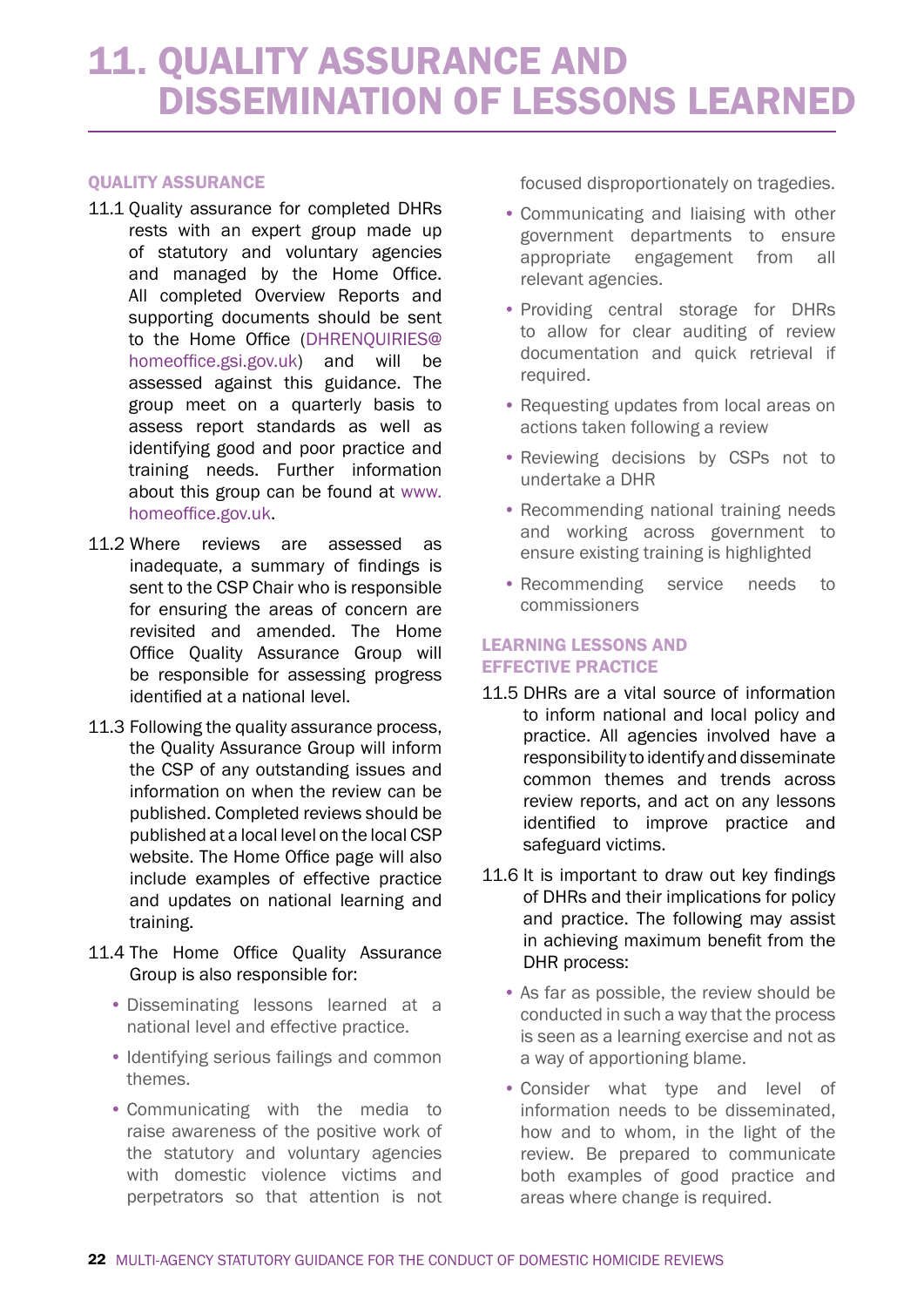- Subsequent learning should be disseminated to the local MARAC, any local Domestic Violence Forums or similar, the Local Safeguarding Children Board and commissioners of services.
- Incorporate the learning into local and regional training programmes.
- The CSP should put in place a means of monitoring and auditing the actions against recommendations and intended outcomes.
- Establish a culture of learning lessons by having a standing agenda item for DHRs on the meetings of CSP and Domestic Violence Forums and similar groups.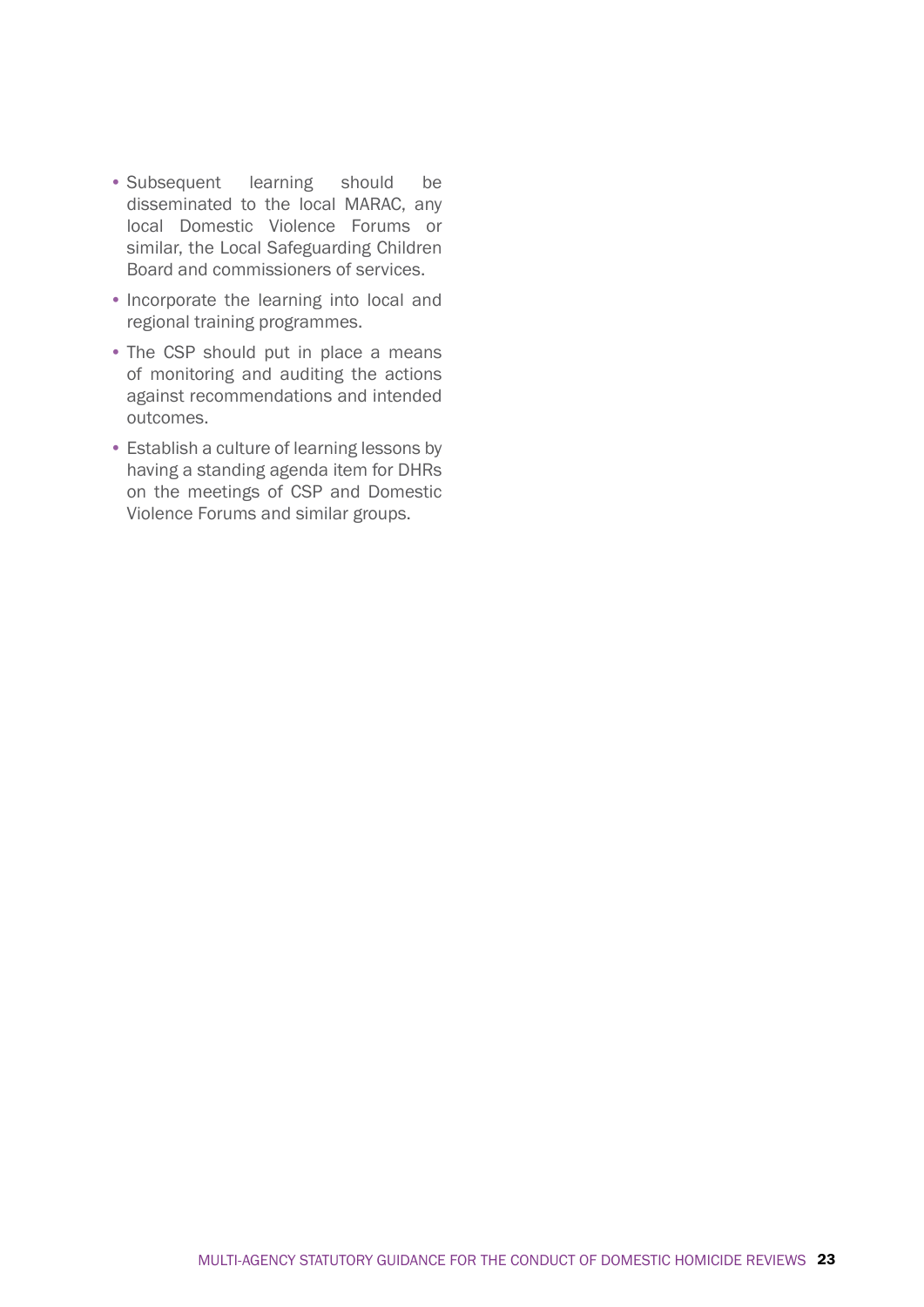# <span id="page-25-0"></span>**GLOSSARY**

| <b>DHR</b>   | Domestic Homicide Review                                                           |
|--------------|------------------------------------------------------------------------------------|
| <b>CSP</b>   | <b>Community Safety Partnership</b>                                                |
| <b>MARAC</b> | Multi-Agency Risk Assessment Conference                                            |
| <b>MAPPA</b> | <b>Multi-Agency Public Protection Arrangements</b>                                 |
| <b>IDVA</b>  | Independent Domestic Violence Adviser                                              |
| <b>SCR</b>   | <b>Serious Case Review</b>                                                         |
| <b>MHI</b>   | Mental Health Investigation                                                        |
| <b>VCS</b>   | <b>Voluntary and Community Sector</b>                                              |
| <b>SIO</b>   | Senior Investigating Officer                                                       |
| <b>FLO</b>   | <b>Family Liaison Officer</b>                                                      |
| <b>IMR</b>   | <b>Individual Management Reviews</b>                                               |
| <b>DASH</b>  | Domestic Abuse, Stalking and 'Honour'-Based Violence Risk Identification Checklist |
| <b>TOR</b>   | <b>Terms of Reference</b>                                                          |
| <b>PCT</b>   | Primary care Trust                                                                 |
| <b>SHA</b>   | <b>Strategic Health Authorities</b>                                                |
| <b>CPS</b>   | <b>Crown Prosecution Service</b>                                                   |
| <b>SMART</b> | Specific, Measurable, Achievable, Realistic and Timely                             |
| <b>DVPP</b>  | Domestic Violence Perpetrator Programme                                            |
| <b>GMPS</b>  | <b>Government Protective Marking Scheme</b>                                        |
| <b>FOIA</b>  | Freedom of Information Act                                                         |
| <b>BME</b>   | <b>Black and Minority Ethnic</b>                                                   |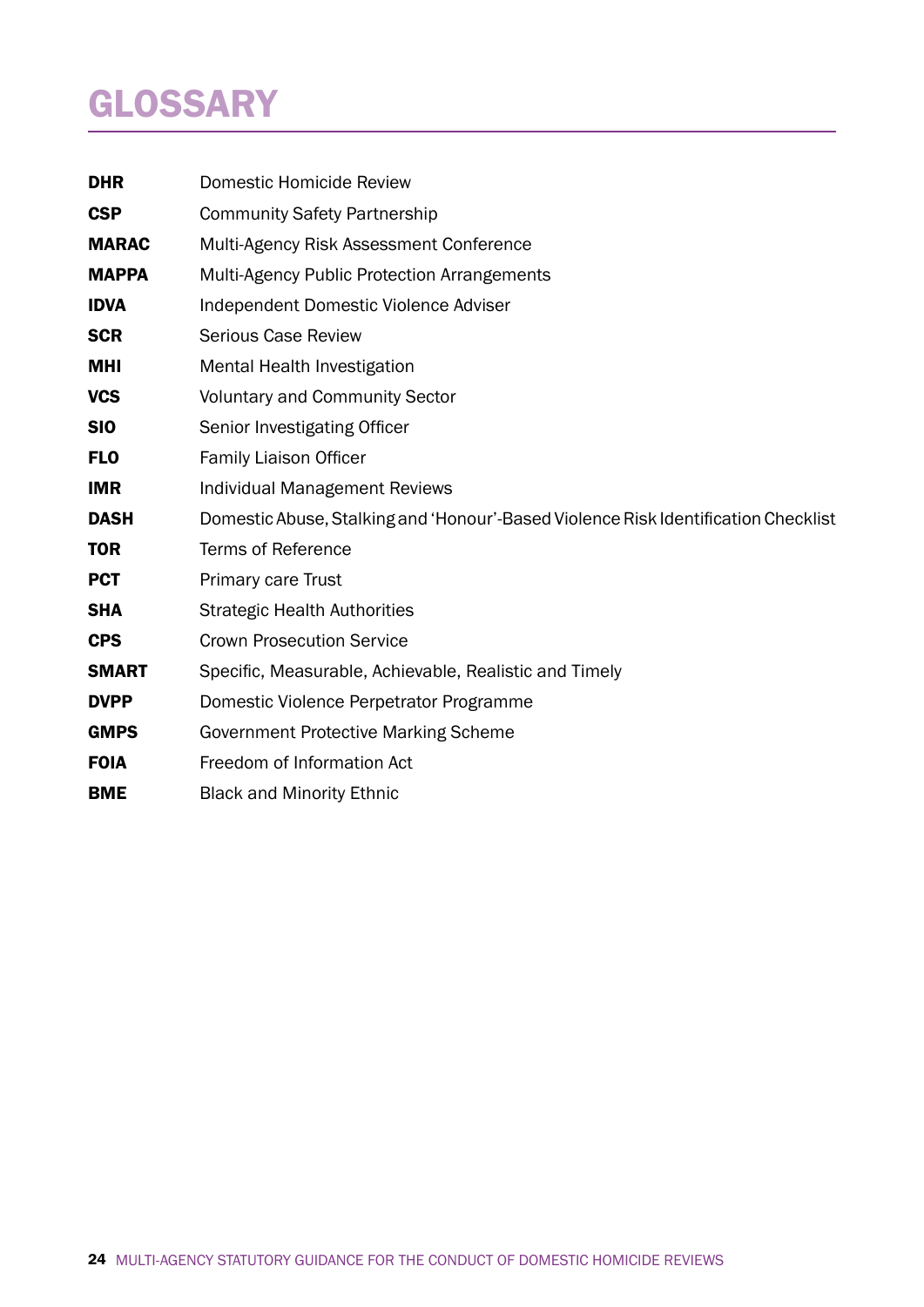# <span id="page-26-0"></span>OUTLINE FORMAT FOR INDIVIDUAL MANAGEMENT REVIEWS

# Agency involvement with the victim, the perpetrator and their families

The review should include a comprehensive chronology that charts the involvement of the agency with the victim, the perpetrator and their families over the period of time set out in the review's terms of reference. It should summarise the events that occurred; intelligence and information known to the agency; the decisions reached; the services offered and provided to the victim, the perpetrator and their families; and any other action taken.

# Analysis of involvement

The review should consider the events that occurred, the decisions made and the actions taken or not taken. Where judgements were made or actions taken that indicate that practice or management could be improved, the review should consider not only what happened but why. Each homicide may have specific issues that need to be explored and each review should consider carefully the individual case and how best to structure the review in light of the particular circumstances. The following are examples of the areas that will need to be considered:

- Were practitioners sensitive to the needs of the victim and the perpetrator, knowledgeable about potential indicators of domestic violence and aware of what to do if they had concerns about a victim or perpetrator? Was it reasonable to expect them, given their level of training and knowledge, to fulfil these expectations?
- Did the agency have policies and procedures for (DASH) risk assessment and risk management for domestic violence victims or perpetrators and were those assessments correctly used in the case of this victim/perpetrator? Did the agency have policies and procedures in place for dealing with concerns about domestic violence? Were these assessment tools, procedures and policies professionally accepted as being effective? Was the victim subject to a MARAC?
- Did the agency comply with domestic violence protocols agreed with other agencies, including any information-sharing protocols?
- What were the key points or opportunities for assessment and decision making in this case? Do assessments and decisions appear to have been reached in an informed and professional way?
- Did actions or risk management plans fit with the assessment and decisions made? Were appropriate services offered or provided, or relevant enquiries made in the light of the assessments, given what was known or what should have been known at the time?
- When, and in what way, were the victim's wishes and feelings ascertained and considered? Is it reasonable to assume that the wishes of the victim should have been known? Was the victim informed of options/choices to make informed decisions? Were they signposted to other agencies?
- Was anything known about the perpetrator? For example, were they being managed under MAPPA?
- Had the victim disclosed to anyone and if so, was the response appropriate?
- Was this information recorded and shared, where appropriate?
- Were procedures sensitive to the ethnic, cultural, linguistic and religious identity of the victim, the perpetrator and their families? Was consideration for vulnerability and disability necessary.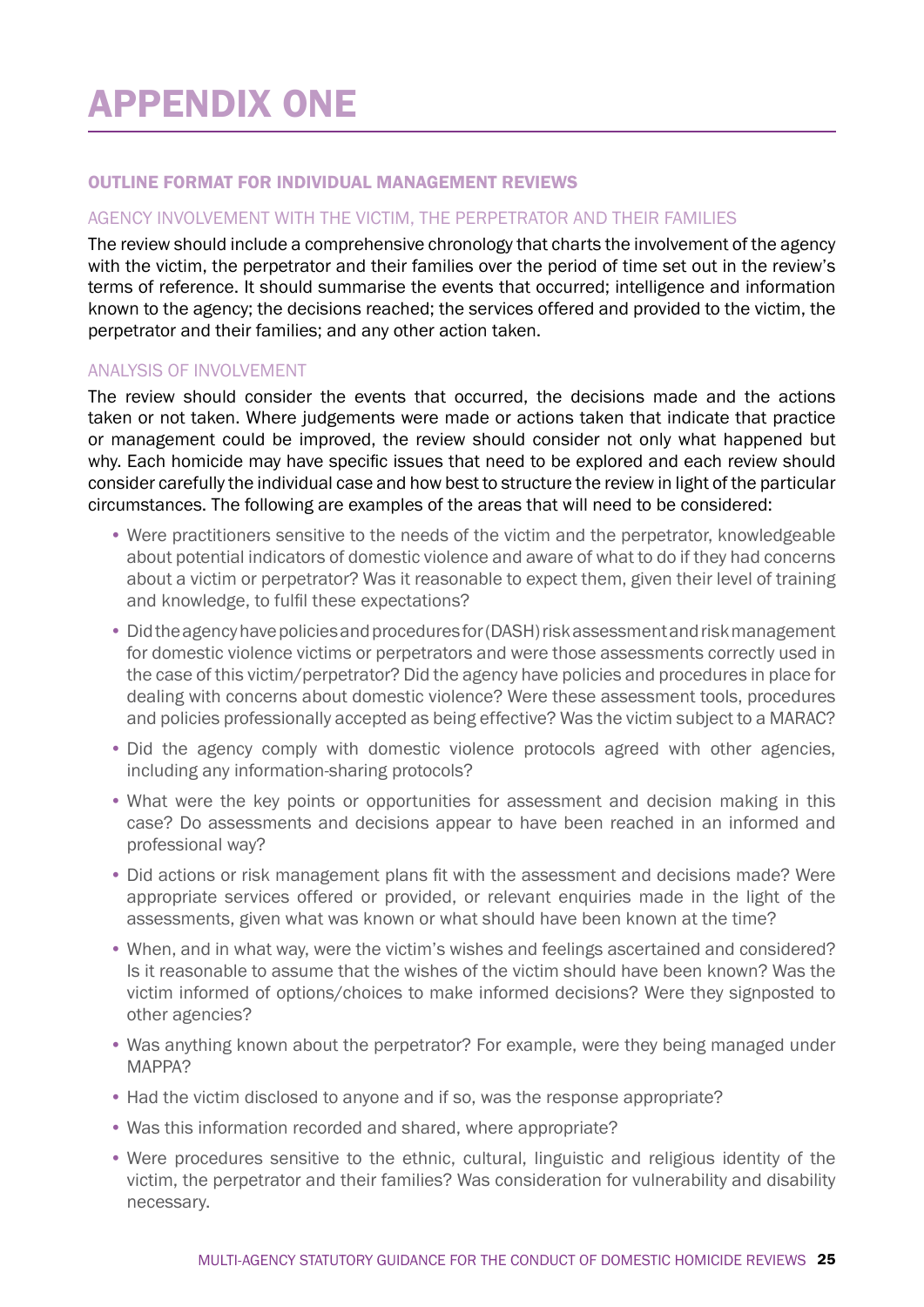- Were senior managers or other agencies and professionals involved at the appropriate points?
- Are there other questions that may be appropriate and could add to the content of the case? For example, was the domestic homicide the only one that had been committed in this area for a number of years?
- Are there ways of working effectively that could be passed on to other organisations or individuals?
- Are there lessons to be learned from this case relating to the way in which this agency works to safeguard victims and promote their welfare, or the way it identifies, assesses and manages the risks posed by perpetrators? Where can practice be improved? Are there implications for ways of working, training, management and supervision, working in partnership with other agencies and resources?
- How accessible were the services for the victim and perpetrator?
- To what degree could the homicide have been accurately predicted and prevented?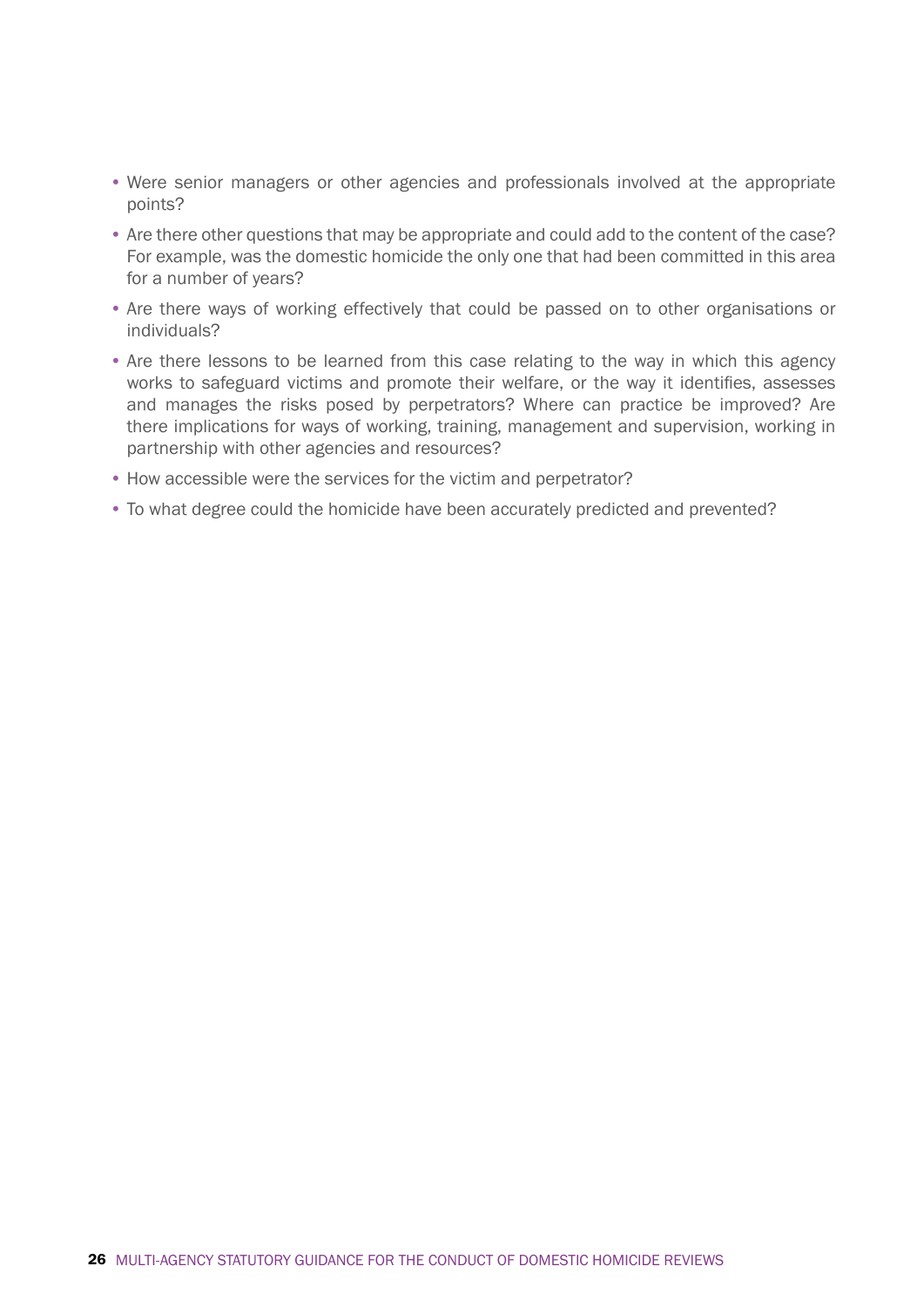# <span id="page-28-0"></span>INDIVIDUAL MANAGEMENT REVIEW TEMPLATE

#### 1. INTRODUCTION

Brief factual/contextual summary of the situation leading to the DHR including an outline of the TOR and date for completion:

- Identification of person subject to review
- Date of Birth:
- Date of death /date of serious injury/offence
- Name, job title and contact details of person completing this IMR (include confirmation regarding independence from the line management of the case).

#### Victim, perpetrator, family Details if relevant

| <b>Name</b> | Date of birth | Relationship | <b>Ethnic origin</b> | <b>Address</b> |
|-------------|---------------|--------------|----------------------|----------------|
|             |               |              |                      |                |
|             |               |              |                      |                |
|             |               |              |                      |                |

Include family tree or genogram if relevant.

#### 2. TERMS OF REFERENCE

#### 3. METHODOLOGY

Record the methodology used including extent of document review and interviews undertaken.

### 4. DETAILS OF PARELLEL REVIEWS/PROCESSES

### 5. CHRONOLOGY OF AGENCY INVOLVEMENT

### WHAT WAS YOUR AGENCY'S INVOLVEMENT WITH THE VICTIM?

Construct a comprehensive chronology of involvement by your agency over the period of time set out in the review's terms of reference. State when the victim/child/family/perpetrator was seen including antecedent history where relevant

Identify the details of the professionals from within your agency who were involved with the victim, family, perpetrator and whether they were interviewed or not for the purposes of this IMR.

#### 6. ANALYSIS OF INVOLVEMENT

Consider the events that occurred, the decisions made, and the actions taken or not. Assess practice against guidance and relevant legislation.

#### Addressing terms of reference

Consider further analysis in respect of key critical factors, which are not otherwise covered by the sections above.

### 7. EFFECTIVE PRACTICE/LESSONS LEARNT

#### 8. RECOMMENDATIONS

Recommendations should be focussed on the key findings of the IMR and be specific about the outcome which they are seeking.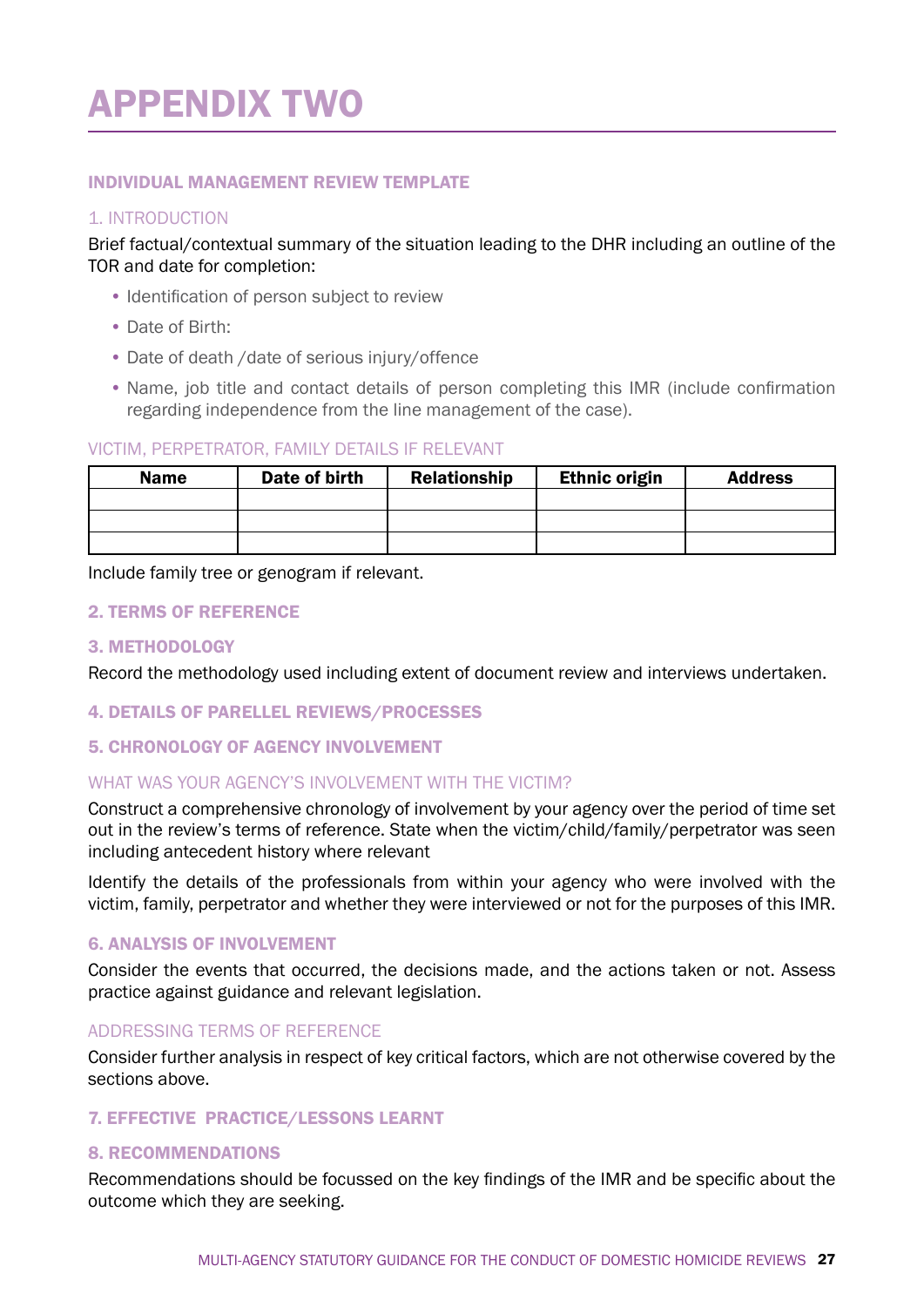# <span id="page-29-0"></span>Appendix Three

# **OUTLINE FORMAT FOR OVERVIEW REPORT**

#### Introduction

- Summarise the circumstances that led to a review being undertaken in this case.
- State the terms of reference of the review and record the methodology used, what documents were used, whether interviews undertaken.
- List the contributors to the review and the nature of their contribution.
- List the DHR panel members and the author of the overview report.

#### The Facts

- Where the victim lived and where the victim was murdered. A synopsis of the murder (what actually happened and how the victim was killed).
- Details of the Post Mortem and inquest and/or Coroner's inquiry if already held.
- Members of the family and the household. Who else lived at the address and, if children were living there, what their ages were at the time.
- How long the victim had been living with the perpetrator(s). If a partner/ex-partner, how long they had been together as a couple.
- Who has been charged with the murder and the date of the trial (if known).
- A chronology charting contact/involvement with the victim, the perpetrator and their families by agencies, professionals and others who have contributed to the review process. Note the time and date of each occasion when the victim, perpetrator or child(ren) was seen and the views and wishes that were sought or expressed.
- An overview that summarises what information was known to the agencies and professionals involved about the victim, the perpetrator and their families.
- Any other relevant facts or information.

#### Analysis

This part of the overview should examine how and why events occurred, information that was shared, the decisions that were made, and the actions that were taken or not taken. It can consider whether different decisions or actions may have led to a different course of events. The analysis section is also where any examples of good practice should be highlighted.

# Conclusions and recommendations

This part of the report should summarise what lessons are to be drawn from the case and how those lessons should be translated into recommendations for action. Recommendations should include, but not be limited to those made in individual management reports and may include recommendations of national impact. Recommendations should be relatively few in number, focused and specific, and capable of being implemented.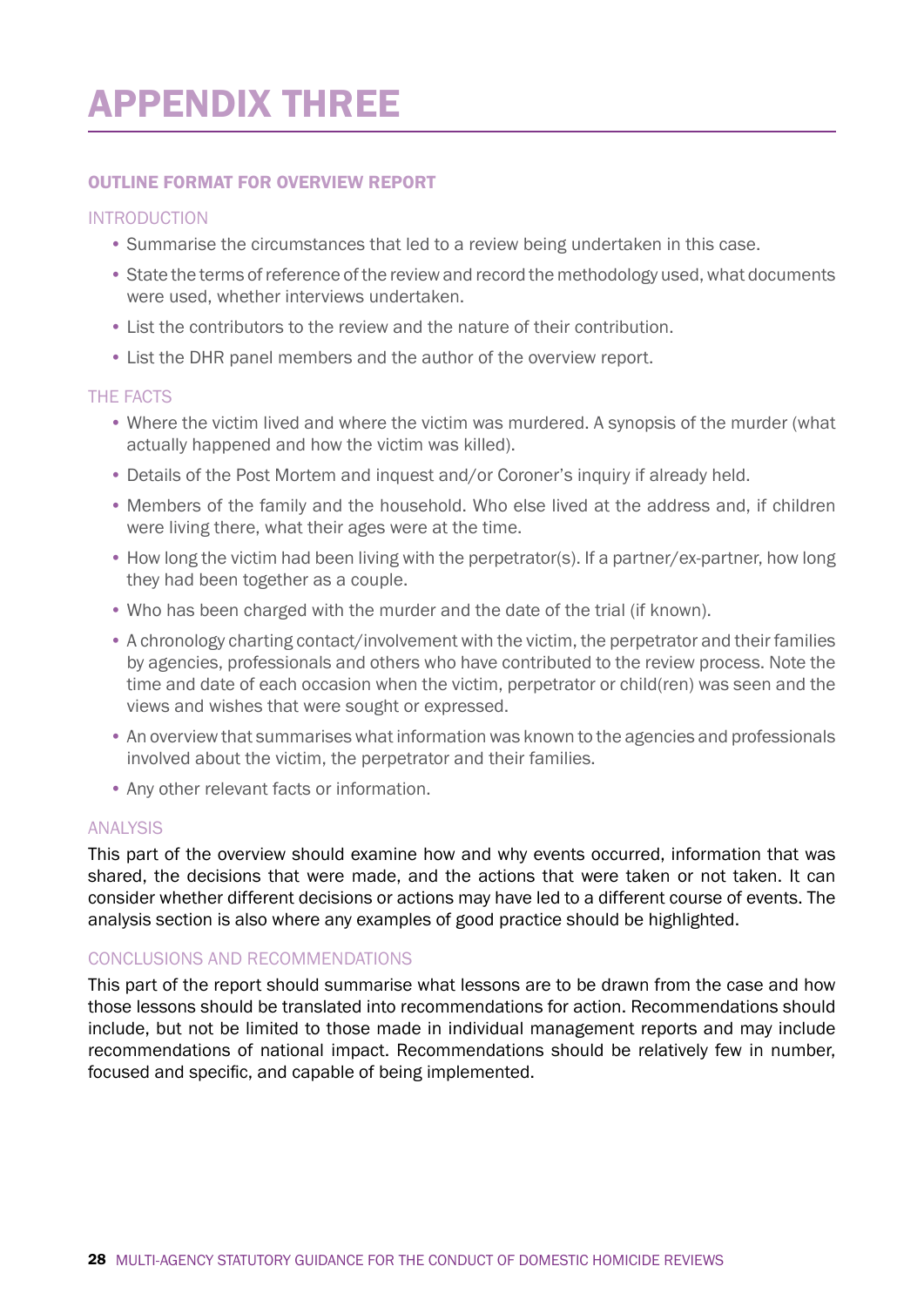# <span id="page-30-0"></span>Appendix four

# Domestic Homicide Overview Report Template

To be anonymised for publication and dissemination

REPORT INTO THE DEATH OF (add victim's name/reference) Report produced by ….. Date ……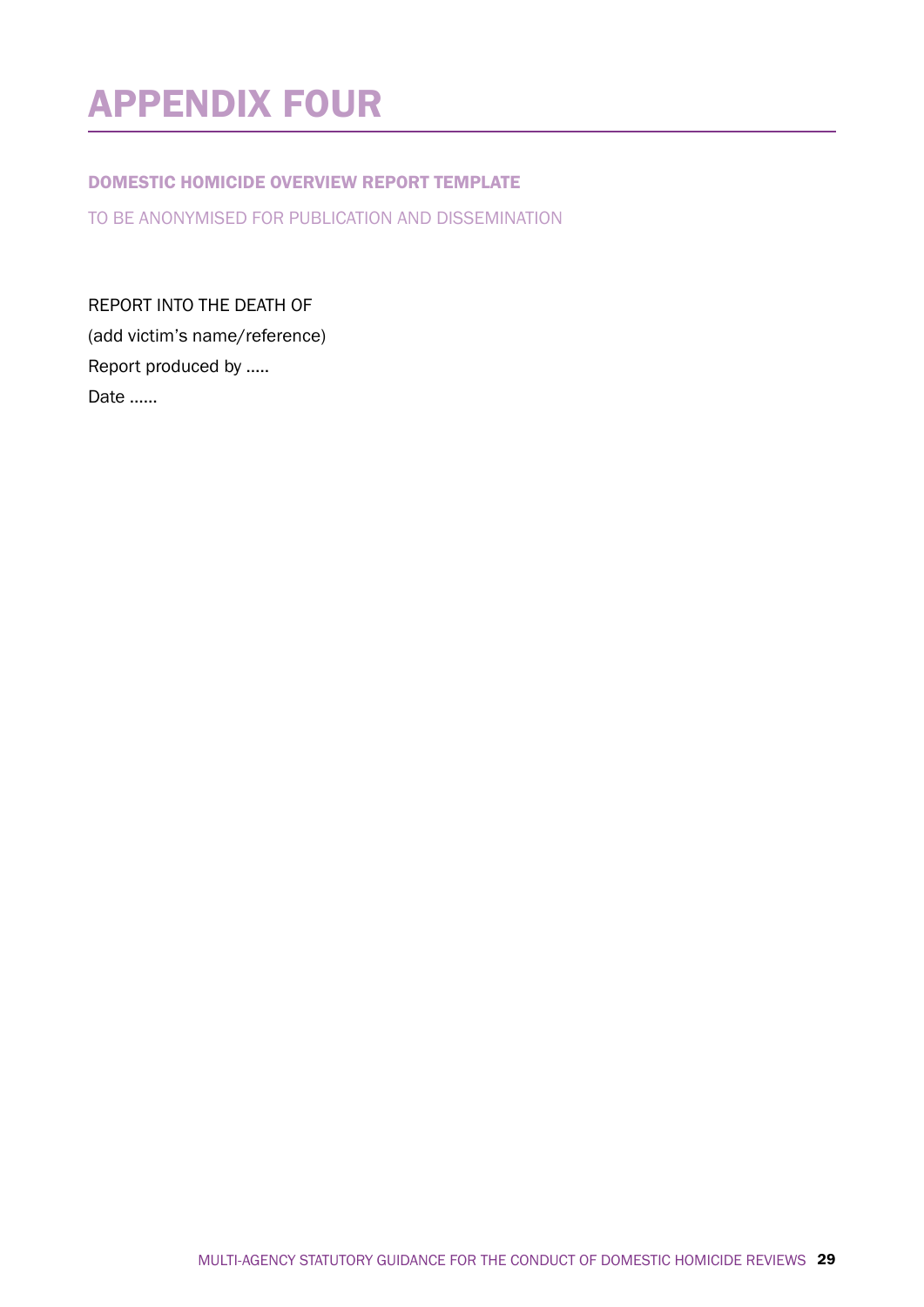### Introduction

This report of a domestic homicide review examines agency responses and support given to (victim's name), a resident of (area name) prior to the point of (his/her) death on (date of death).

The review will consider agencies contact/involvement with (victim's and perpetrator's name) from (indicate date/s/period that the scope of the review will be examining).

The key purpose for undertaking DHRs is to enable lessons to be learned from homicides where a person is killed as a result of domestic violence. In order for these lessons to be learned as widely and thoroughly as possible, professionals need to be able to understand fully what happened in each homicide, and most importantly, what needs to change in order to reduce the risk of such tragedies happening in the future.

#### **TIMESCALES**

This review began on (date) and was concluded on (date). Reviews, including the overview report, should be completed, where possible, within six months of the commencement of the review.

#### **CONFIDENTIALITY**

The findings of each review are confidential. Information is available only to participating officers/ professionals and their line managers.

#### **DISSEMINATION**

(List of recipients) have received copies of this report.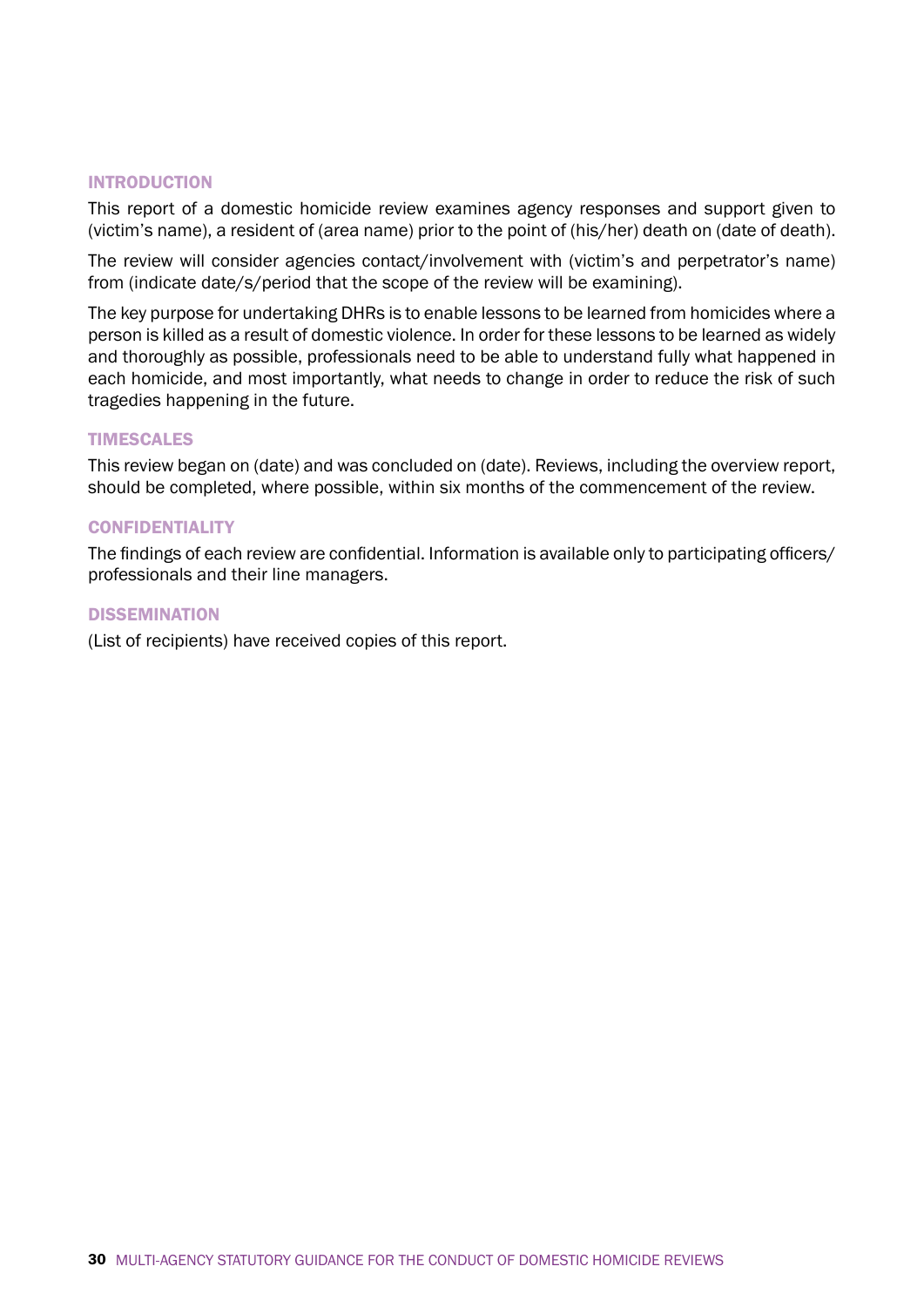# Executive Summary (To be anonymised for publication and dissemination)

# 1. The review process

This summary outlines the process undertaken by (local area) domestic homicide review panel in reviewing the murder of (victim).

(Suspect) is currently awaiting trial for (victim)'s murder / Criminal proceedings have been completed. (Details of outcome)

The process began with an initial meeting on (date) of all agencies that potentially had contact with (victim) prior to the point of death.

Agencies participating in this case review are:

(This will vary for every homicide)

- (Area) Local Authority
- (Area) Housing
- (Area) Education (Access and Inclusion Services)
- (Area) Social Care (Adult and Children's Social Care Services)
- (Area) Police Domestic Abuse Unit/Child Abuse Investigation Unit
- (Area) Local Probation Board
- (Area) Strategic Health Authority
- (Area) Primary Care Trust
- (Area) Local Health Board
- (Area) NHS Trusts
- (Area) Mental Health Team
- (Area) Victim Support Services
- (Area) IDVA
- (Area) Local Refuge
- (Area) Community Police Consultative Group
- (Area) Friends / Family / Employer
- other

Agencies were asked to give chronological accounts of their contact with the victim prior to his/her death. Where there was no involvement or insignificant involvement, agencies advised accordingly. Each agency's report covers the following:

*A chronology of interaction with the victim and/or their family; what was done or agreed; whether internal procedures were followed; and conclusions and recommendations from the agency's point of view.*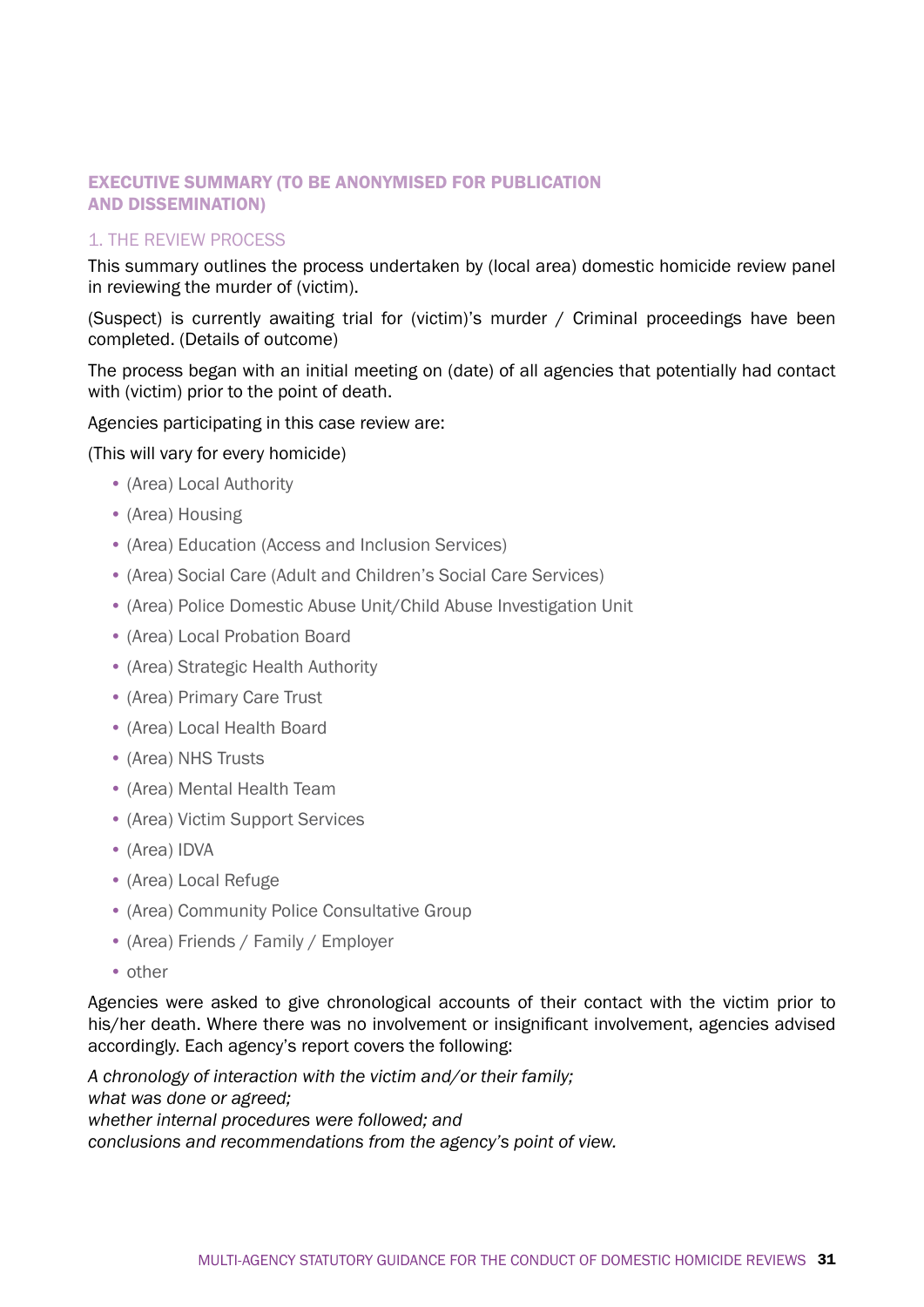The accounts of involvement with this victim cover different periods of time prior to their death. Some of the accounts have more significance than others. The extent to which the key areas have been covered and the format in which they have been presented varies between agencies.

(Number) of the (total number) agencies responded. In total, (number) agencies have responded as having had no contact with either the victim or the suspect or with any children involved: (name agencies).

(Number) have responded with information indicating some level of involvement with the victim: (name agencies).

(Indicate here if an agency's contact is of no relevance to the events that led to the death of the victim, state their last record of contact and detail)

The police report shows that on (number) occasions between (date) and (date) the police had contact with (victim) in relation to allegations of (name allegations and who the alleged offences were committed by). (State what the victim's wishes were at the time in terms of proceeding or withdrawing)

(Agencies) responded as having no trace of the victim, the suspect or any children on their database or general registry. (State here if information has come to light showing the contrary)

(State here any agencies showing contact or interaction with the victim or their family)

#### 2. Key issues arising from the review

(Add issues as required)

3. Conclusions and recommendations from the review

(Add conclusions and recommendations as required)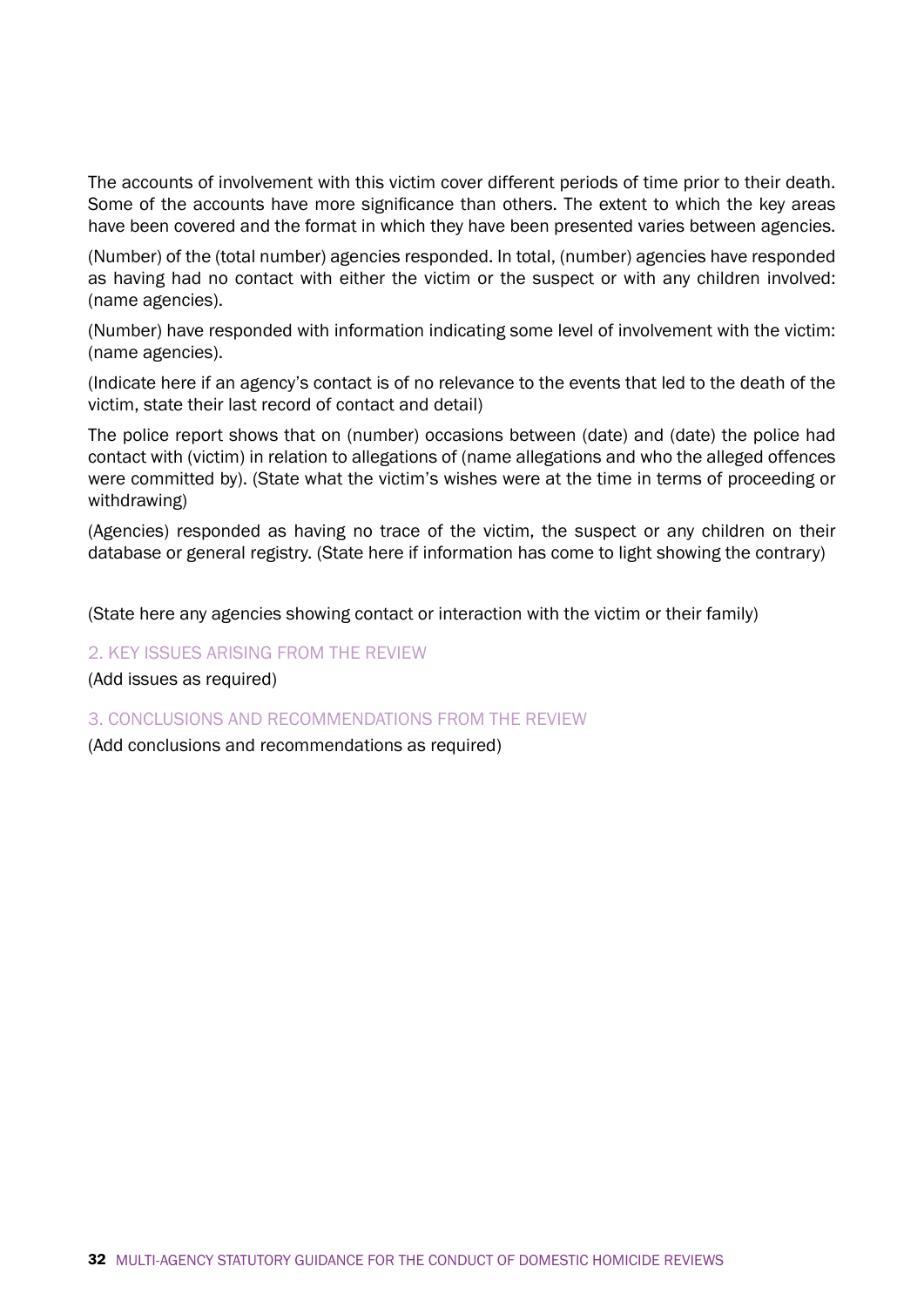## (AREA) DOMESTIC HOMICIDE REVIEW PANEL CONCLUDING REPORT

#### **INTRODUCTION**

This review report is an anthology of information and facts from (number) agencies, all of which were potential support agencies for (victim). Essentially, only (number) agencies had records of contact with (victim) prior to their death. They are:

(agency)

(agency)

(State whether any of the accounts bear any direct relation to the victim's murder)

# The Facts

### **ANALYSIS**

(State any agency involvement)

(State whether the review panel is of the opinion that all agency intervention was appropriate and that agencies acted in accordance with their set procedures and guidelines)

#### Conclusion/Lessons Learnt

(State whether the review panel, after thorough consideration, believes that under the circumstances agency intervention potentially could have or would not have prevented the victim's death, given the information that has come to light through the review)

(State whether the information available to the review panel suggests that there were/were no recorded incidences of domestic violence between the victim and the suspect and whether this is/is not conclusive)

(State anything else that is relevant to the conclusions resulting from the review)

To note: It will not always be possible to arrive at a definitive judgement about what intervention could have or would not have prevented the death.

#### Recommendations

• (Add recommendation(s))

(Name of author of report)

(Position in agency)

(Date)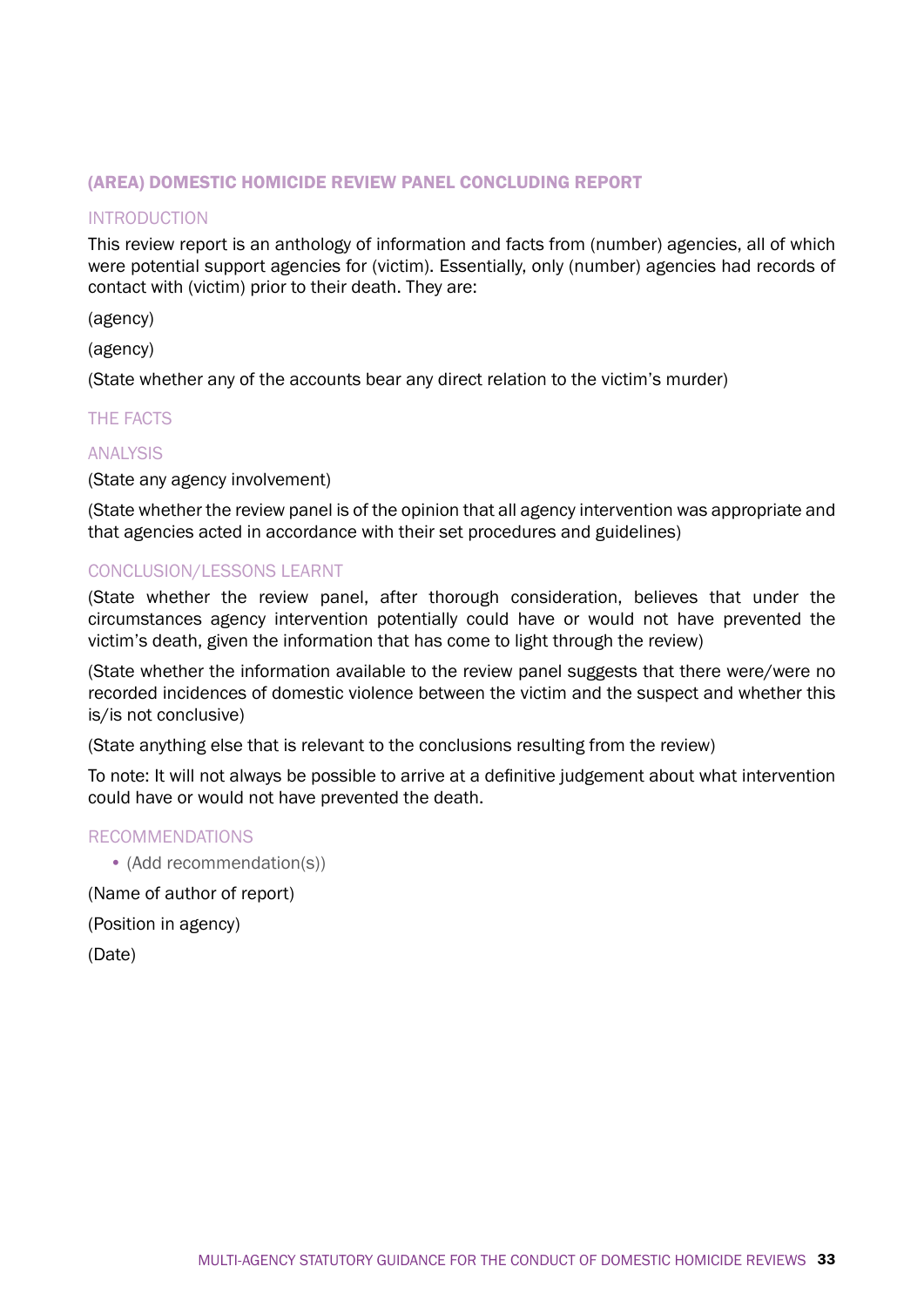# HOUSING REPORT

# MURDER OF (VICTIM)

Of (address)

(age and ethnicity)

(name and address of Housing Office)

(details of housing provider if victim was supported by UK Border Agency

Tenancy reference: (reference)

Tenancy commenced (date). Tenancy ended/was due to end (date).

Other occupants: (name, date of birth and relationship)

# History of involvement:

- (When the victim applied for housing and any other housing applications listed in chronological order)
- (Whether the victim was on the at-risk house file)
- (Details of any medical problems)
- (Details of relationships and children)
- (Details of repairs undertaken in terms of locks being changed, for example)
- (Anything else that suggests that the victim may have been at risk)

# (Name of officer completing report)

(Position in agency) (Date)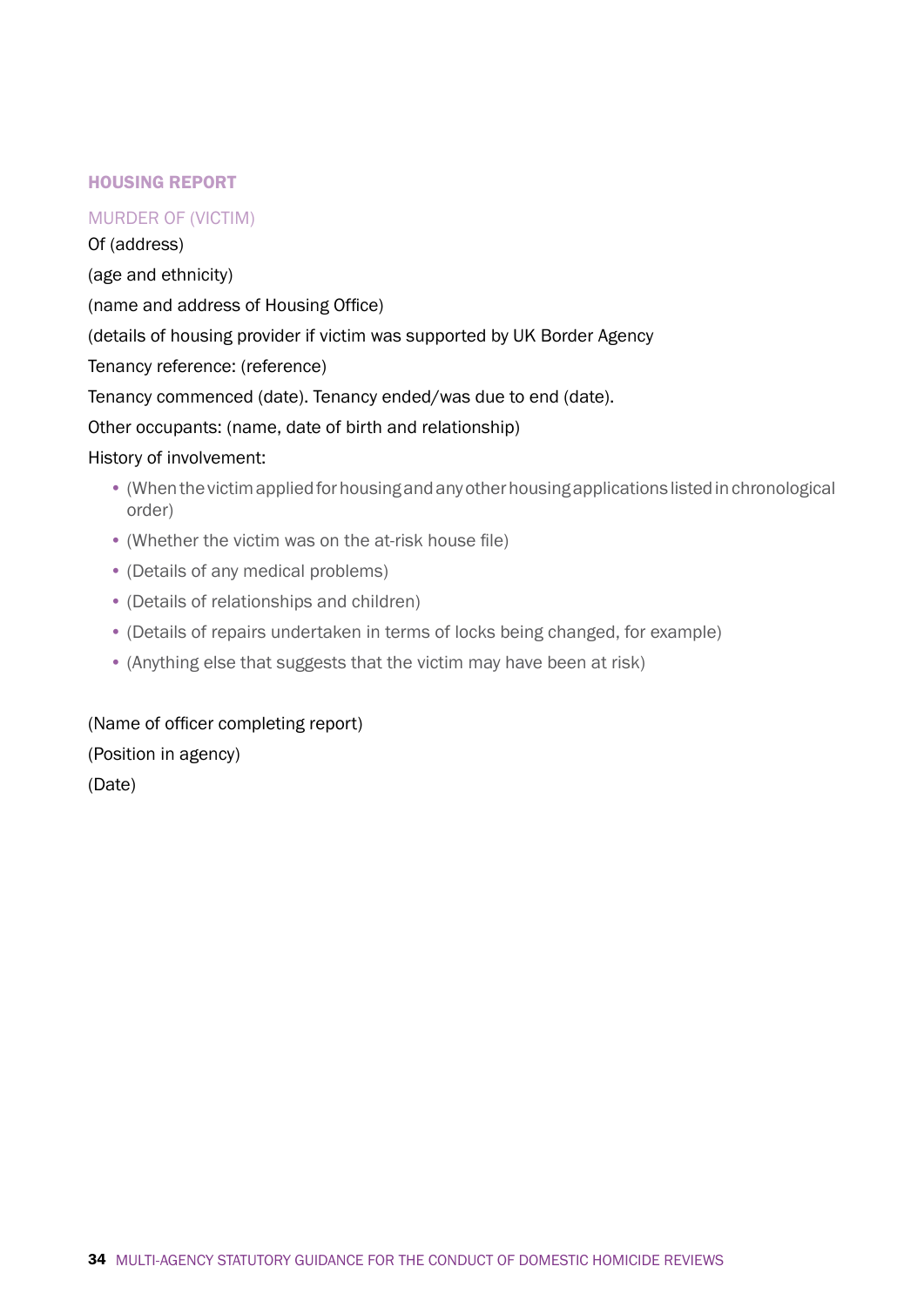## POLICE REPORT

**INTRODUCTION** 

**METHODOLOGY** 

Terms of Reference

### **CHRONOLOGY**

(Describe the events in a chronological order)

# CALL (NUMBER) AND CRIME (NUMBER) ON (DATE)

For example: Police were called to 25 Reinmouth Close, Birmingham by Mrs Bernays, who wished to report an assault. The police attended and reported an allegation of common assault on Mrs Bernays – CRIS (number) refers. The circumstances were ….

# CRIME (NUMBER) ON (DATE)

For example: The above crime report refers to a (non-crime-book domestic incident) whereby Mrs Bernays called the police to report the fact that her husband, Mr Bernays, had been verbally abusive towards her. ….

# INTELLIGENCE (log number) on (date)

For example: Intelligence shows that Mr Bernays has a history of violence against an ex-partner and has previously used a weapon.

The murder investigation

CRIME (number)Report dealing with the murder of (victim).

# INTELLIGENCE (reference number)

Police intelligence record regarding the murder investigation.

(State: what occurred prior to the murder (events and sequence); whether there was an argument and what it was about; whether there was alcohol or drugs involved; brief details of the murder in terms of:

- how the victim was found:
- where the victim was found:
- how the victim was killed (modus operandi and weapons); and injuries sustained by the victim, etc;
- any other relevant details about the history of police involvement with the victim and/or the family, i.e. if the suspect had assaulted anyone else.
- the court result, if there is one, and when and where the suspect is appearing for trial)

# (Name of officer completing report)

(Area)

(Date)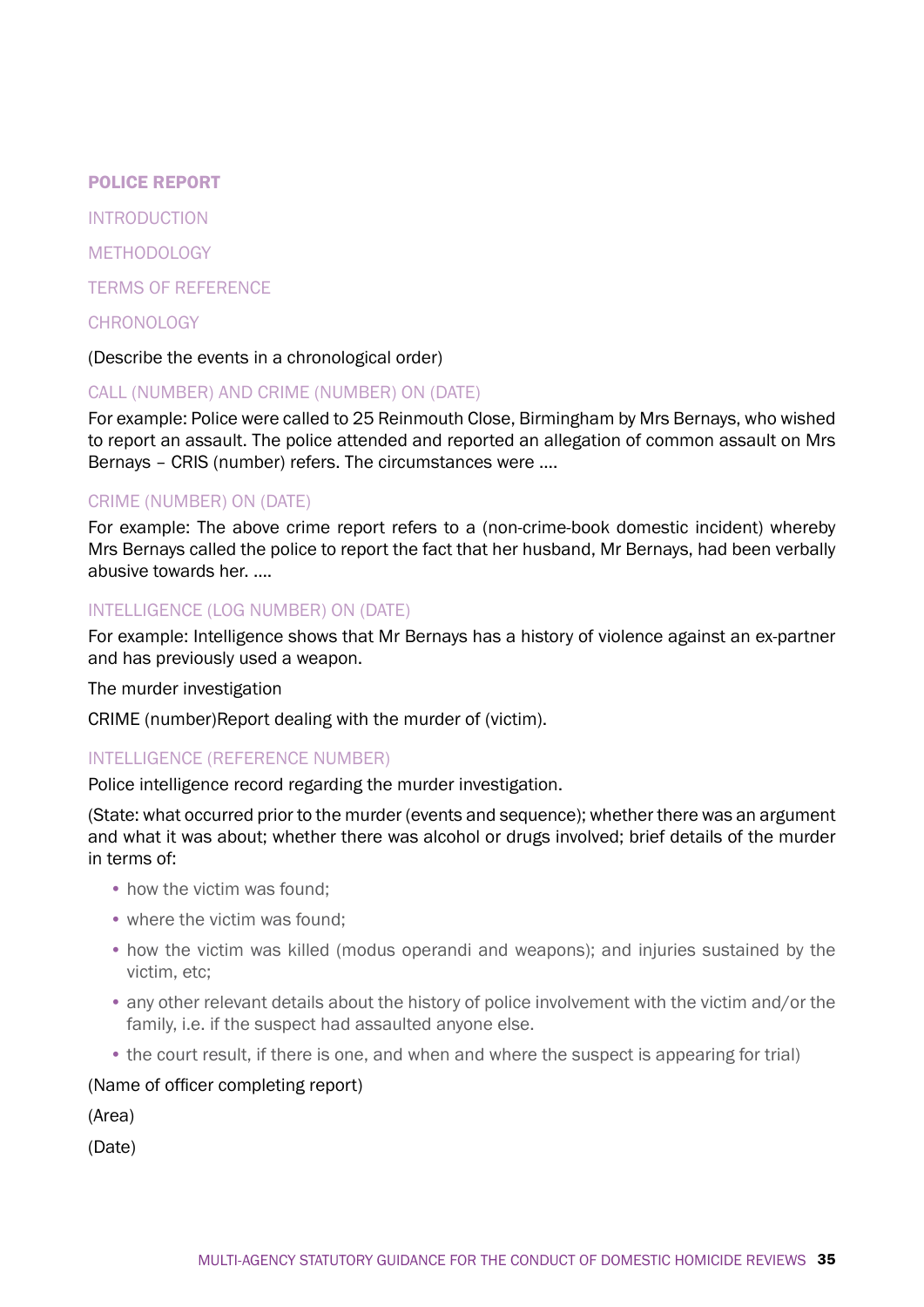# APPENDIX

# Confirmation of no record of contact from:

- (Agency 1)
- (Agency 2)
- (Agency 3)
- (Agency 4)
- (Agency 5)
- (Agency 6)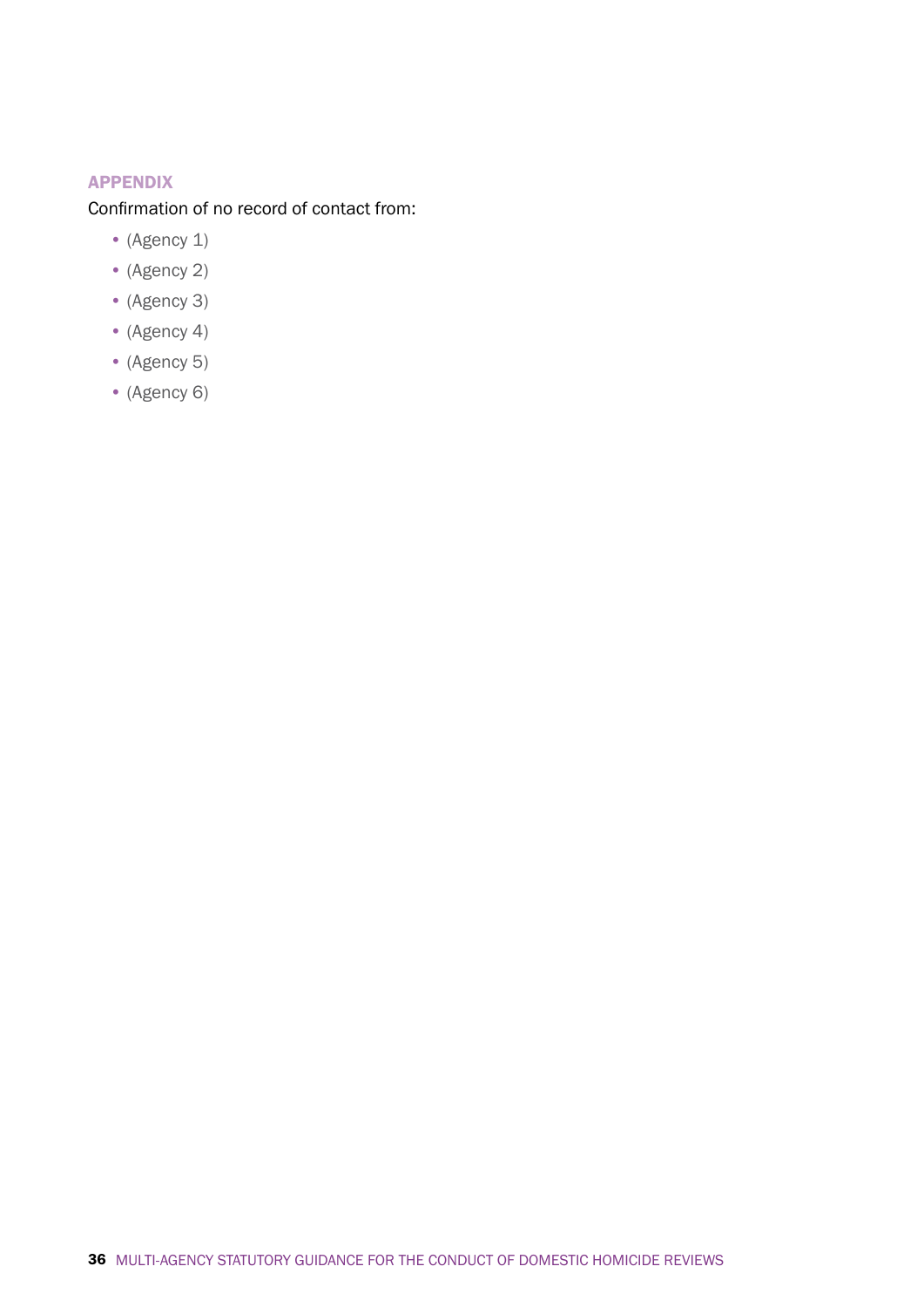# <span id="page-38-0"></span>Appendix five

# Action Plan template

| Recommendation                                                   | Scope of<br>recommendation i.e.<br>local or regional                                                                                                                                                                                                                   | Action to take                                                                                                                                                                                                            | Lead Agency                                                                                                                           | Key milestones<br>achieved<br>in enacting<br>recommendation                                                  | <b>Target Date</b>                                     | Date of completion<br>and Outcome                                                                                                                                    |
|------------------------------------------------------------------|------------------------------------------------------------------------------------------------------------------------------------------------------------------------------------------------------------------------------------------------------------------------|---------------------------------------------------------------------------------------------------------------------------------------------------------------------------------------------------------------------------|---------------------------------------------------------------------------------------------------------------------------------------|--------------------------------------------------------------------------------------------------------------|--------------------------------------------------------|----------------------------------------------------------------------------------------------------------------------------------------------------------------------|
| What is the over-arching<br>recommendation?                      | Should this<br>recommendation be<br>enacted at a local or<br>regional level?<br>(N.B national<br>learning will be<br>identified by the<br>Home Office Quality<br>Assurance Group,<br>however the review<br>panel can suggest<br>recommendations for<br>national level) | How exactly is the relevant<br>agency going to make this<br>recommendation happen?<br>What actions need to occur?                                                                                                         | Which agency<br>is responsible<br>for monitoring<br>progress of<br>the actions<br>and ensuring<br>enactment of the<br>recommendation? | Have there been<br>key steps that<br>have allowed the<br>recommendation to<br>be enacted?                    | When should this<br>recommendation<br>be completed by? | When is the<br>recommendation<br>actually<br>completed?<br>What does<br>outcome look like?                                                                           |
| Fictional examples;                                              |                                                                                                                                                                                                                                                                        |                                                                                                                                                                                                                           |                                                                                                                                       |                                                                                                              |                                                        |                                                                                                                                                                      |
| All coroner's should receive<br>training on domestic<br>violence | National                                                                                                                                                                                                                                                               | - Review current coroner's<br>training and identify gaps<br>- Develop training module.<br>- Roll-out revised training<br>package as follows:<br>June-July - Coroners in<br>region X<br>Aug-Sept - Coroners in<br>region Y | Ministry of Justice<br>Coroner's team                                                                                                 | Review completed<br>in January 09<br>- Training package<br>agreed April 09<br>- Roll-out begins<br>June 2009 | All coroners to<br>be trained by<br>September 2009     | All coroners<br>received training<br>by December<br>2009 and their<br>narrative verdicts<br>are beginning to<br>reflect that this<br>training has been<br>effective. |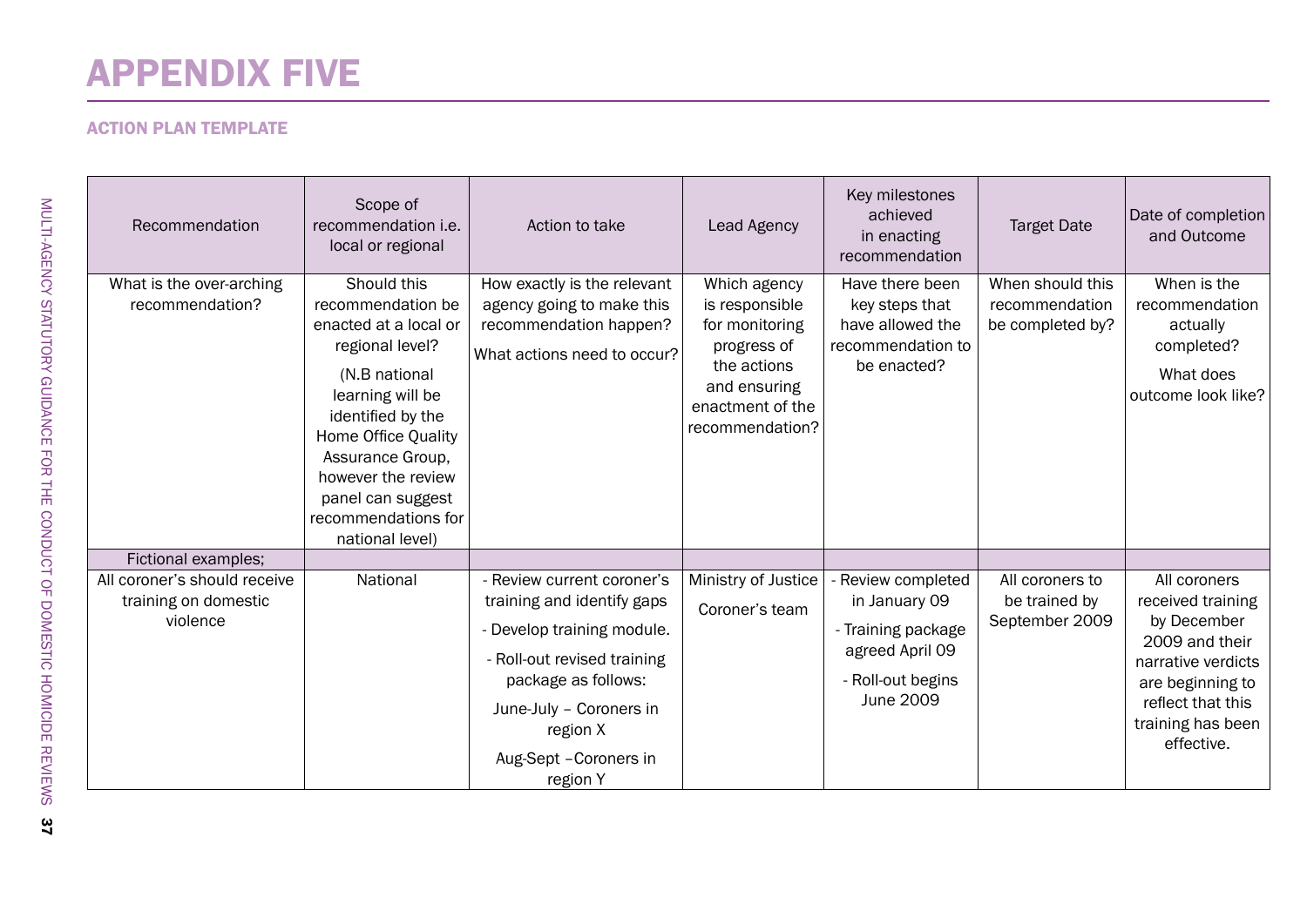| အိ                                                                           | Educate the community      | Local and national | - Identify mediums to         | CSPs and    | Plan agreed July      | Dec 2012 | The community is    |
|------------------------------------------------------------------------------|----------------------------|--------------------|-------------------------------|-------------|-----------------------|----------|---------------------|
|                                                                              | on the risk factors around |                    | advertise these risk factors  | Home Office | 2012                  |          | much more aware     |
|                                                                              | domestic abuse             |                    | by July 2012 and how          |             | Mediums told of       |          | of the risk factors |
|                                                                              |                            |                    | and if it should be done      |             | information and       |          | and reports are     |
|                                                                              |                            |                    | in a targeted way so they     |             | are advertising it by |          | being heard of      |
|                                                                              |                            |                    | are accessible to all, i.e.   |             | Sept 2012             |          | the community       |
|                                                                              |                            |                    | Local authority web-site,     |             |                       |          | making safe and     |
|                                                                              |                            |                    | GP surgeries, Accident and    |             |                       |          | early interventions |
|                                                                              |                            |                    | emergency clinics, Dentist    |             |                       |          | to avert domestic   |
|                                                                              |                            |                    | surgeries, Job Centres etc    |             | Leaflet distributed   |          | violence.           |
|                                                                              |                            |                    | - Circulate briefing and hold |             | nationally            |          | More questions      |
|                                                                              |                            |                    | meetings to discuss           |             | December 2012         |          | are being           |
|                                                                              |                            |                    | - Get leaflet printed         |             |                       |          | received from the   |
|                                                                              |                            |                    | nationally advising family,   |             |                       |          | community on how    |
|                                                                              |                            |                    | friends and community         |             |                       |          | to help victims of  |
|                                                                              |                            |                    | on how to help victims of     |             |                       |          | domestic violence.  |
|                                                                              |                            |                    | domestic violence and         |             |                       |          |                     |
|                                                                              |                            |                    | distribute by December        |             |                       |          |                     |
|                                                                              |                            |                    | 2012                          |             |                       |          |                     |
| MULTI-AGENCY STATUTORY GUIDANCE FOR THE CONDUCT OF DOMESTIC HOMICIDE REVIEWS |                            |                    |                               |             |                       |          |                     |
|                                                                              |                            |                    |                               |             |                       |          |                     |
|                                                                              |                            |                    |                               |             |                       |          |                     |
|                                                                              |                            |                    |                               |             |                       |          |                     |
|                                                                              |                            |                    |                               |             |                       |          |                     |
|                                                                              |                            |                    |                               |             |                       |          |                     |
|                                                                              |                            |                    |                               |             |                       |          |                     |
|                                                                              |                            |                    |                               |             |                       |          |                     |
|                                                                              |                            |                    |                               |             |                       |          |                     |
|                                                                              |                            |                    |                               |             |                       |          |                     |
|                                                                              |                            |                    |                               |             |                       |          |                     |